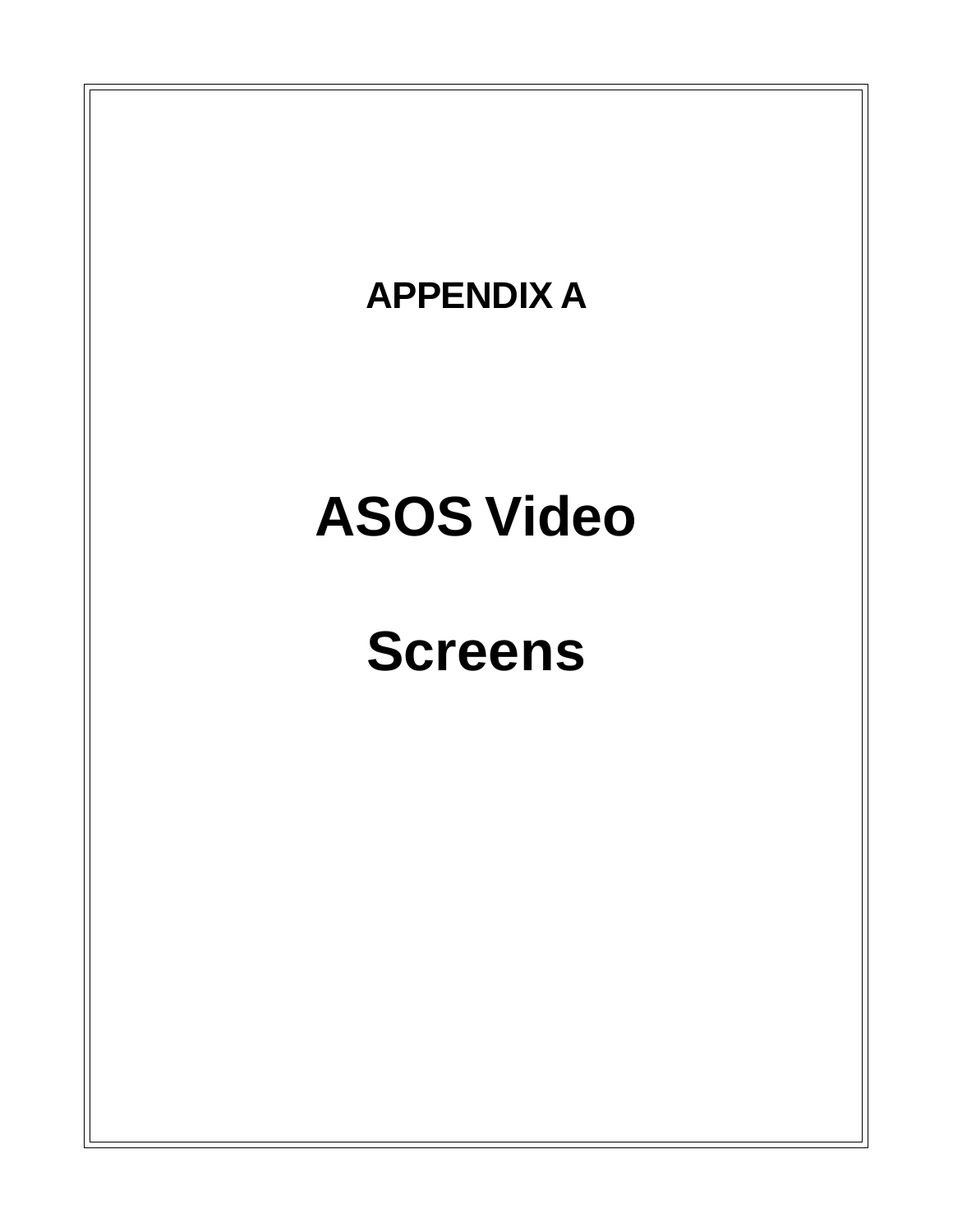### **EXAMPLE OF THE VDU SCREEN**

 $\overline{a}$ 

| 09:35:17                                                                                          | <b>HOME TOWN AIRPORT</b><br>08/12/97 |                 |                 |  |  |  |  |
|---------------------------------------------------------------------------------------------------|--------------------------------------|-----------------|-----------------|--|--|--|--|
| <b>SKY</b>                                                                                        | <b>BKN075</b>                        |                 |                 |  |  |  |  |
| <b>VSBY</b>                                                                                       | 21/2SM                               | TWR VSBY        | 3SM             |  |  |  |  |
| <b>PREWX</b>                                                                                      | HZ.                                  | <b>SEAPRES</b>  | 1024.7          |  |  |  |  |
| <b>TEMP/DP</b>                                                                                    | 20/17C                               | <b>RELHUM</b>   | 43              |  |  |  |  |
| <b>WIND</b>                                                                                       | 090/07040V120                        | <b>MAG WIND</b> | 110/07 070 V140 |  |  |  |  |
|                                                                                                   | ALT SET 30.15 DEN ALT 1000           | PRES ALT        | 320             |  |  |  |  |
|                                                                                                   | REMARKS RMK AO2 TWR VIS 3 VIS 13/4V4 |                 |                 |  |  |  |  |
| SPECI KXXX 121220Z 09007KT 040V120 2 1/2SM HZ BKN075 20/17 A3015<br>RMK AO2 TWR VIS 3 VIS 1 3/4V4 |                                      |                 |                 |  |  |  |  |

### **EXAMPLE OF THE OID REVIEW OBSERVATION (METAR/SPECI) SCREEN**

| 08:47:19 08/12/97 1347Z                                                                                                                                                                                                                                                                                                                                                                                                                                                                                                                                                                                                                                                                                                                                                                       |              | <b>HOME TOWN AIRPORT</b> |             |
|-----------------------------------------------------------------------------------------------------------------------------------------------------------------------------------------------------------------------------------------------------------------------------------------------------------------------------------------------------------------------------------------------------------------------------------------------------------------------------------------------------------------------------------------------------------------------------------------------------------------------------------------------------------------------------------------------------------------------------------------------------------------------------------------------|--------------|--------------------------|-------------|
| 08/12/97 04:22:18 SPECI KXXX 120916Z AUTO 33004KT 4SM BR FEW001 19/19<br>$A$ 3011 RMK $A$ O <sub>2</sub><br>08/12/97 05:02:23 METAR KXXX 120956Z AUTO 00000KT 5SM BR BKN075 20/19<br>A3013 RMK AO2 SLP197 T02000194<br>08/12/97 06:02:42 METAR KXXX 121056Z AUTO 00000KT 3SM BR CLR 21/21 A3014<br>RMK AO2 SLP201 T02060206<br>08/12/97 06:13:15 SPECI KXXX 121108Z AUTO 00000KT 2 1/2SM BR FEW 120 20/20<br>A3014 RMK AO2<br>08/12/97 06:39:27 SPECI KXXX 121134Z AUTO 00000KT 3SM BR FEW120 22/21<br>$A3015$ RMK $AO2$<br>08/12/97 07:02:18 METAR KXXX 121156Z AUTO 36003KT 4SM BR CLR 23/22 A3015<br>RMK AO2 SLP206 70005 T02280217 10228 20183 51015<br>08/12/97 07:57:23 METAR KXXX 121256Z AUTO VRB05KT 5SM HZ CLR 24/22 A3015<br>RMK AO2 SLP207 T02440217<br><b>REVIEW OBSERVATION</b> |              |                          |             |
|                                                                                                                                                                                                                                                                                                                                                                                                                                                                                                                                                                                                                                                                                                                                                                                               | <b>PRINT</b> | <b>DATE</b>              | <b>PREV</b> |
|                                                                                                                                                                                                                                                                                                                                                                                                                                                                                                                                                                                                                                                                                                                                                                                               |              |                          |             |
|                                                                                                                                                                                                                                                                                                                                                                                                                                                                                                                                                                                                                                                                                                                                                                                               | <b>EXIT</b>  | <b>BACK</b>              | <b>NEXT</b> |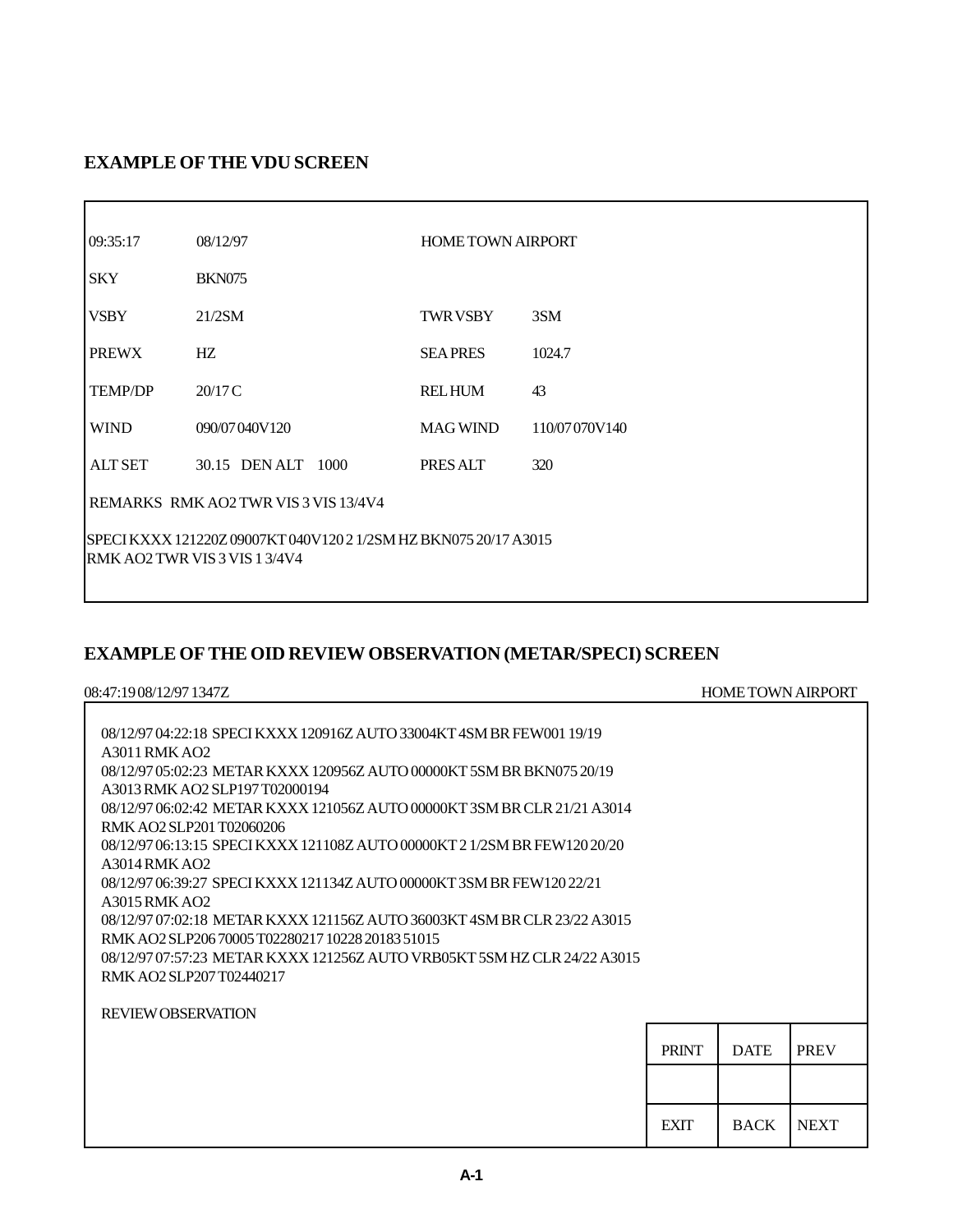### **EXAMPLE OF THE OID EDIT SCREEN**

08:47:19 08/12/97 1347Z HOME TOWN AIRPORT

| $=CLR$<br><b>SKY</b>           |                                                                                 |              |            |
|--------------------------------|---------------------------------------------------------------------------------|--------------|------------|
| $VISIBILITY = 5SM$             | TEMP/DEWPT = 26.1/21.7 C 79/71 F<br>WIND DIR/SPD = $VRB/05$                     |              |            |
| PRESENT $WX = HZ$              | $ALTIMETER = 30.16$                                                             |              |            |
| REMARKS = RMK AO2              |                                                                                 |              |            |
|                                |                                                                                 |              |            |
|                                | METAR KXXX 121256Z AUTO VRB05KT 5SM HZ CLR 24/22 A3015 RMK AO2 SLP207 T02440217 |              |            |
|                                |                                                                                 |              |            |
|                                |                                                                                 |              |            |
|                                |                                                                                 |              |            |
| MAG WIND DIR/SPD: VRB/05       |                                                                                 |              |            |
| RELATIVE HUMIDITY: 76          | <b>STATION PRESSURE: 29.85</b>                                                  |              |            |
|                                | <b>PRESSURE ALTITUDE: 60</b>                                                    |              |            |
| <b>SEALVL PRESSURE: 1020.9</b> | <b>DENSITY ALTITUDE: 1400</b>                                                   |              |            |
|                                |                                                                                 | <b>PRINT</b> |            |
|                                |                                                                                 |              |            |
|                                |                                                                                 | <b>SIGN</b>  |            |
|                                |                                                                                 | <b>REVUE</b> | <b>AUX</b> |

### **EXAMPLE OF THE OID 5-MINUTE SCREEN**

| 08:47:1908/12/97 1347Z                                                                                                                                                                                                                                                                                                                                                                                                                                                                                                                                                                                                                                                                                                                                      |              |                        | <b>HOME TOWN AIRPORT</b> |
|-------------------------------------------------------------------------------------------------------------------------------------------------------------------------------------------------------------------------------------------------------------------------------------------------------------------------------------------------------------------------------------------------------------------------------------------------------------------------------------------------------------------------------------------------------------------------------------------------------------------------------------------------------------------------------------------------------------------------------------------------------------|--------------|------------------------|--------------------------|
| 08/12/97 08:15:31 5-MIN KXXX 121315Z AUTO 02006KT 5SM HZ CLR 25/22 A3016<br>60 81 1300 030/06 RMK AO2<br>08/12/97 08:20:31 5-MIN KXXX 121320Z AUTO 02006KT 5SM HZ CLR 25/22 A3016<br>60 81 1300 030/06 RMK AO2<br>08/12/97 08:25:31 5-MIN KXXX 121325Z AUTO VRB05KT 5SM HZ CLR 25/22 A3016<br>60.81.1300 VRB/05 RMK AO2<br>08/12/97 08:30:31 5-MIN KXXX 121330Z AUTO 03006KT 5SM HZ CLR 26/22 A3016<br>60 79 1300 040/06 RMK AO2<br>08/12/97 08:35:31 5-MIN KXXX 121335Z AUTO VRB04KT 5SM HZ CLR 26/22 A3016<br>60.79.1300 VRB/04 RMK AO2<br>08/12/97 08:40:31 5-MIN KXXX 121340Z AUTO 03005KT 5SM HZ CLR 26/22 A3016<br>60 76 1400 040/05 RMK AO2<br>08/12/97 08:45:31 5-MIN KXXX 121345Z AUTO VRB05KT 5SM HZ CLR 26/22 A3016<br>60.76.1400 VRB/05 RMK AO2 |              |                        |                          |
|                                                                                                                                                                                                                                                                                                                                                                                                                                                                                                                                                                                                                                                                                                                                                             |              | <b>REVIEW 5 MINUTE</b> |                          |
|                                                                                                                                                                                                                                                                                                                                                                                                                                                                                                                                                                                                                                                                                                                                                             | <b>PRINT</b> |                        | <b>PREV</b>              |
|                                                                                                                                                                                                                                                                                                                                                                                                                                                                                                                                                                                                                                                                                                                                                             | ARC2H        | <b>TIME</b>            | REV2H                    |
|                                                                                                                                                                                                                                                                                                                                                                                                                                                                                                                                                                                                                                                                                                                                                             | <b>EXIT</b>  | <b>BACK</b>            | <b>NEXT</b>              |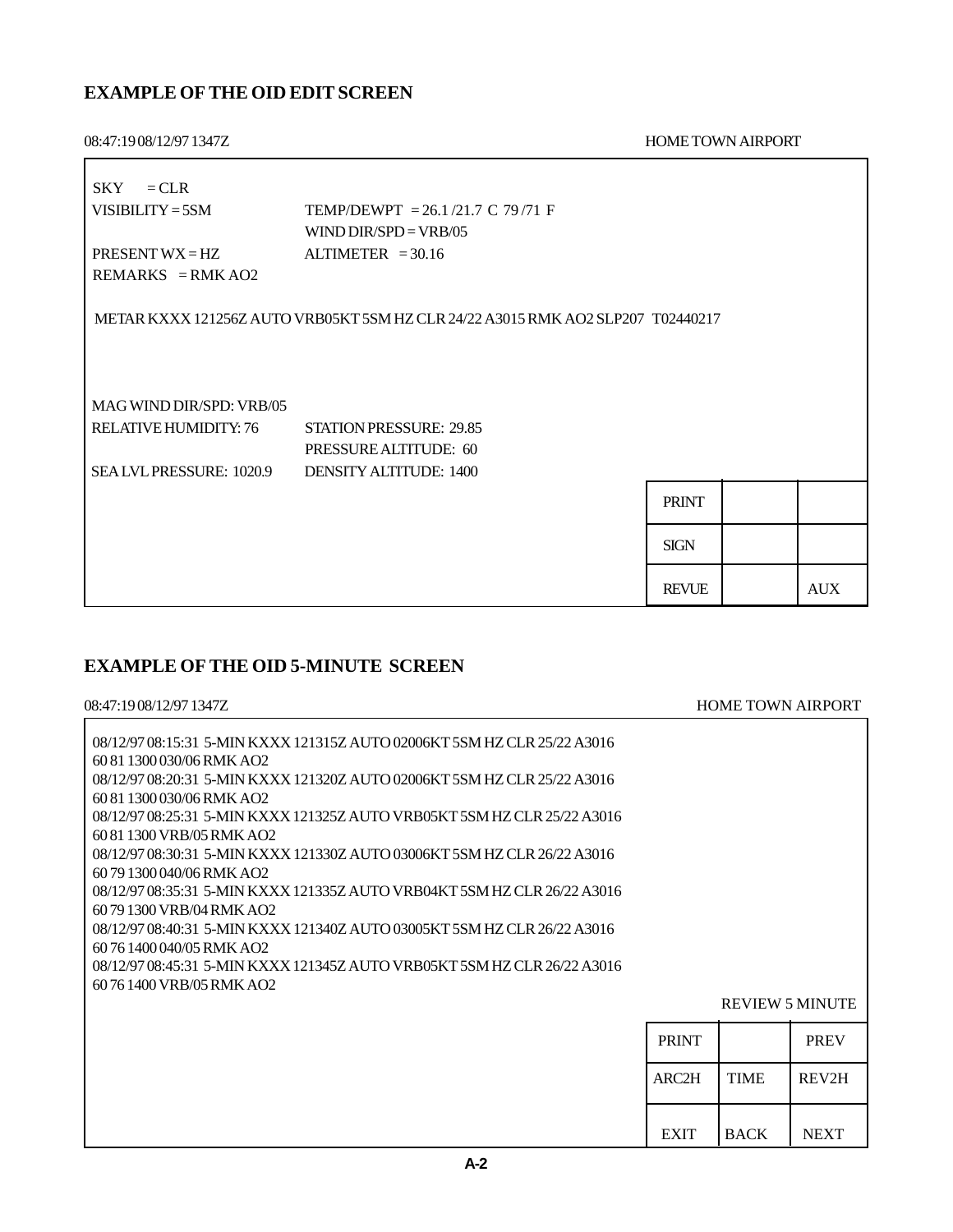### **EXAMPLE OF THE OID REVIEW SHEF SCREEN**

#### 08:47:19 08/12/97 1347Z HOME TOWN AIRPORT

| 08/11/97 19:24:30 .A XXX 0812 DH0022/PPH 0.00<br>08/11/97 20:24:28 .A XXX 0812 DH0122/PPH 0.03<br>08/11/97 21:26:04 .A XXX 0812 DH0222/PPH 0.01<br>08/11/97 22:26:04 .A XXX 0812 DH0322/PPH 0.00 |              |             |                    |
|--------------------------------------------------------------------------------------------------------------------------------------------------------------------------------------------------|--------------|-------------|--------------------|
| 08/11/97 23:26:03 .A XXX 0812 DH0422/PPH 0.00                                                                                                                                                    |              |             |                    |
| 08/12/97 00:26:57 .A XXX 0812 DH0522/PPH 0.00                                                                                                                                                    |              |             |                    |
| 08/12/97 01:26:02 .A XXX 0812 DH0622/PPH 0.01                                                                                                                                                    |              |             |                    |
| 08/12/97 02:39:05 .A XXX 0812 DH0722/PPH 0.00                                                                                                                                                    |              |             |                    |
| 08/12/97 03:28:22. A XXX 0812 DH0822/PPH 0.00                                                                                                                                                    |              |             |                    |
| 08/12/97 04:28:19 .A XXX 0812 DH0922/PPH 0.00                                                                                                                                                    |              |             |                    |
| 08/12/97 05:27:14 .A XXX 0812 DH1022/PPH 0.00                                                                                                                                                    |              |             |                    |
| 08/12/97 06:28:23 .A XXX 0812 DH1122/PPH 0.00                                                                                                                                                    |              |             |                    |
| 08/12/97 07:27:22 .A XXX 0812 DH1222/PPH 0.00                                                                                                                                                    |              |             |                    |
| 08/12/97 08:24:29 .A XXX 0812 DH1322/PPH 0.00                                                                                                                                                    |              |             |                    |
|                                                                                                                                                                                                  |              |             | <b>REVIEW SHEF</b> |
|                                                                                                                                                                                                  |              |             |                    |
|                                                                                                                                                                                                  | <b>PRINT</b> | <b>DATA</b> | <b>PREV</b>        |
|                                                                                                                                                                                                  |              |             |                    |
|                                                                                                                                                                                                  |              |             |                    |
|                                                                                                                                                                                                  | <b>EXIT</b>  | <b>BACK</b> | <b>NEXT</b>        |

### **EXAMPLE OF THE OID MAINTENANCE SYSTEM-LOG (SYSLOG) SCREEN**

| 08:47:19 08/12/97 1347Z                                                                                                                                                                                                                                           |              | <b>HOME TOWN AIRPORT</b> |             |
|-------------------------------------------------------------------------------------------------------------------------------------------------------------------------------------------------------------------------------------------------------------------|--------------|--------------------------|-------------|
| 08/10/97 23:59 *SY 9999 AOMC CALLS TODAY: 0, AOMC SUCCESSFUL CALLS TODAY:<br>$\Omega$                                                                                                                                                                             |              |                          |             |
| 08/11/97 23:04 *ST 1958 ALL AFOS COMMUNICATION ATTEMPTS FAILED                                                                                                                                                                                                    |              |                          |             |
| 08/11/97 23:59 *SY 9999 CALLS ON PHONE LINES: LINE #10 CALLS LINE<br>#20 CALLS LINE#30 CALLS LINE#40 CALLS LINE#50 CALLS LINE<br>#60 CALLS LINE #70 CALLS LINE #80 CALLS<br>08/11/97 23:59 *SY 9999 AOMC CALLS TODAY: 0, AOMC SUCCESSFUL CALLS TODAY:<br>$\Omega$ |              |                          |             |
|                                                                                                                                                                                                                                                                   |              | <b>MAINTENANCE LOG</b>   |             |
|                                                                                                                                                                                                                                                                   | <b>PRINT</b> | <b>DATA</b>              | <b>PREV</b> |
|                                                                                                                                                                                                                                                                   |              | <b>FILTR</b>             |             |
|                                                                                                                                                                                                                                                                   | <b>EXIT</b>  | <b>BACK</b>              | <b>NEXT</b> |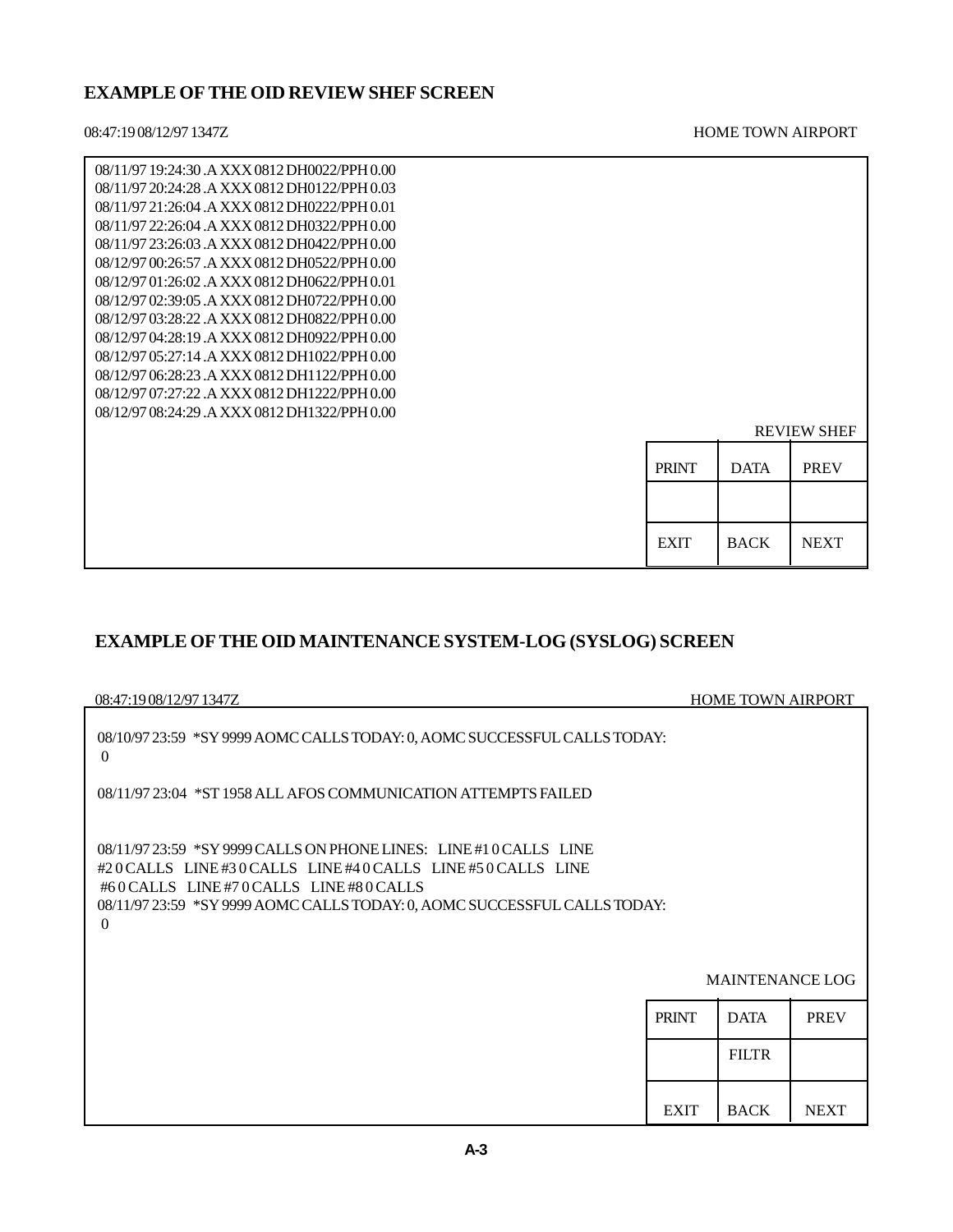### **EXAMPLE OF THE OID 5-SECOND AVERAGE WIND SCREEN**

#### 08:47:19 08/12/97 1347Z HOME TOWN AIRPORT

|                 |                 | 5-SECOND AVERAGE WIND |                 |          |                 |             |                |
|-----------------|-----------------|-----------------------|-----------------|----------|-----------------|-------------|----------------|
| <b>READINGS</b> | <b>WIND DIR</b> | WIND SPD              | <b>READINGS</b> | WIND DIR | <b>WIND SPD</b> |             |                |
| <b>OLDEST</b>   | 359             | 5                     | 12              | 356      | 6               |             |                |
| 23              | 354             | 5                     | 11              | 340      | 6               |             |                |
| 22              | 350             | 6                     | 10              | 354      | 5               |             |                |
| 21              | 351             | 6                     | 9               | 352      | 5               |             |                |
| 20              | 356             | 6                     | 8               | 360      | 5               |             |                |
| 19              | 16              | 6                     | 7               | 1        | 6               |             |                |
| 18              | 19              | 7                     | 6               | 356      | 7               |             |                |
| 17              | 19              | 7                     | 5               | 355      | 6               |             |                |
| 16              | 6               | 7                     |                 | 357      | 6               |             |                |
| 15              | 358             | 6                     | 3               | 6        | 6               |             |                |
| 14              | 356             | 6                     | $\mathfrak{D}$  | 3        | 6               |             |                |
| 13              | 356             | 5                     | <b>NEWEST</b>   | 18       | 5               |             | <b>CURRENT</b> |
|                 |                 |                       |                 |          | <b>PRINT</b>    | PAGE        |                |
|                 |                 |                       |                 |          |                 |             | <b>UPDATE</b>  |
|                 |                 |                       |                 |          | <b>EXIT</b>     | <b>BACK</b> |                |

### **EXAMPLE OF THE OID 10-SECOND PRESSURE SCREEN**

#### HOME TOWN AIRPORT

|                                                                                    | 10-SECOND PRESSURE                                                     |                                                                                   |           |              |             |                |
|------------------------------------------------------------------------------------|------------------------------------------------------------------------|-----------------------------------------------------------------------------------|-----------|--------------|-------------|----------------|
| <b>READINGS</b><br><b>OLDEST</b><br>5<br>4<br>3<br>$\overline{2}$<br><b>NEWEST</b> | PRESSURE 1<br>29.854<br>29.854<br>29.853<br>29.854<br>29.853<br>29.853 | PRESSURE <sub>2</sub><br>29.863<br>29.863<br>29.863<br>29.863<br>29.863<br>29.863 | PRESSURE3 |              |             |                |
|                                                                                    |                                                                        |                                                                                   |           |              |             | <b>CURRENT</b> |
|                                                                                    |                                                                        |                                                                                   |           | <b>PRINT</b> | PAGE        |                |
|                                                                                    |                                                                        |                                                                                   |           |              |             | <b>UPDATE</b>  |
|                                                                                    |                                                                        |                                                                                   |           | <b>EXIT</b>  | <b>BACK</b> |                |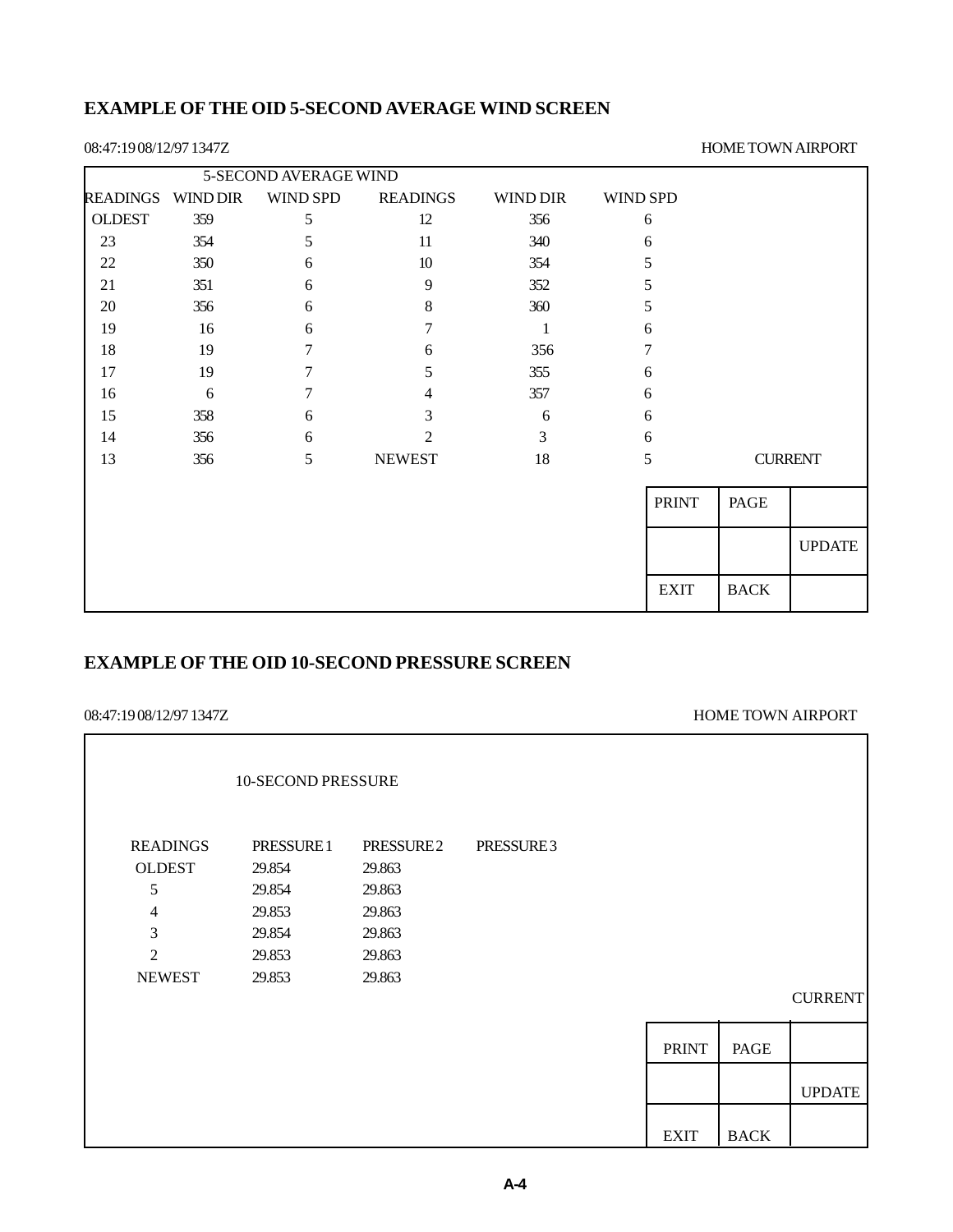### **EXAMPLE OF THE OID 1-MINUTE CURRENT SENSOR DATA SCREEN**

| 08:47:1908/12/97 1347Z                                     |           |    |     |   |              | <b>HOME TOWN AIRPORT</b> |                |
|------------------------------------------------------------|-----------|----|-----|---|--------------|--------------------------|----------------|
| 1-MINUTE CURRENT SENSOR DATA                               |           |    |     |   |              |                          |                |
| UTC VIS1 D/N1 VIS2 D/N2 VIS3 D/N3 TEMP DEWPT 5SEC WIND RVR |           |    |     |   |              |                          |                |
| 1342 5.19 D                                                | 79        | 71 | 24  | 8 |              |                          |                |
| 1343 5.30 D                                                | 79        | 71 | 21  | 8 |              |                          |                |
| 1344 5.34 D                                                | 79        | 71 | 33  | 6 |              |                          |                |
| 1345 5.34 D                                                | 79        | 71 | 11  | 7 |              |                          |                |
| 1346 5.37 D                                                | 79        | 71 | 16  | 7 |              |                          |                |
| 1347 5.39 D                                                | 79        | 71 | 34  | 7 |              |                          |                |
| 1348 5.36 D                                                | 79        | 71 | 353 | 6 |              |                          |                |
| 1349 5.40 D                                                | 79        | 71 | 6   | 7 |              |                          |                |
| 1350 5.45 D                                                | 79        | 71 | 356 | 7 |              |                          |                |
| 1351                                                       |           |    |     |   |              |                          | <b>CURRENT</b> |
| PRECIPITATION AMOUNT (HOUR):                               | $0.00$ IN |    |     |   | <b>PRINT</b> | <b>PAGE</b>              |                |
| WATER EQUIVALENT (HOUR):                                   | M IN      |    |     |   |              |                          |                |
| <b>CURRENT SNOW DEPTH:</b>                                 | M         | IN |     |   |              |                          | <b>UPDATE</b>  |
|                                                            |           |    |     |   | EXIT         | <b>BACK</b>              |                |

### **EXAMPLE OF THE OID 1-MINUTE CURRENT SENSOR DATA SCREEN**

| 08:47:1908/12/97 1347Z       |               | HOME TOWN AIRPORT |  |
|------------------------------|---------------|-------------------|--|
| 1-MINUTE CURRENT SENSOR DATA |               |                   |  |
| UTC WX ZR TS                 |               |                   |  |
|                              |               |                   |  |
| 1337 NP<br>$\sim$            |               |                   |  |
| 1338 NP<br>$\sim$            |               |                   |  |
| 1339 NP<br>$\sim$            |               |                   |  |
| 1340 NP<br>$\sim$ $\sim$     |               |                   |  |
| 1341 NP<br>$\sim$            |               |                   |  |
| 1342 NP<br>$\sim$ $\sim$     |               |                   |  |
| 1343 NP<br>$\sim$ $\sim$     |               |                   |  |
| 1344 NP<br>$\sim$            |               |                   |  |
| 1345 NP<br>$\sim$            |               |                   |  |
| 1346 NP<br>$\sim$            |               |                   |  |
| 1347 NP<br>$\sim$            |               |                   |  |
|                              |               | <b>CURRENT</b>    |  |
| 1348 NP<br>$\rightarrow$     | <b>PRINT</b>  | <b>PAGE</b>       |  |
| 1349 NP<br>$\sim$ $-$        |               |                   |  |
| 1350 NP<br>$\mathbf{u}$      | <b>UPDATE</b> |                   |  |
| 1351 NP<br>$\sim$ $\sim$     |               |                   |  |
|                              | <b>EXIT</b>   | <b>BACK</b>       |  |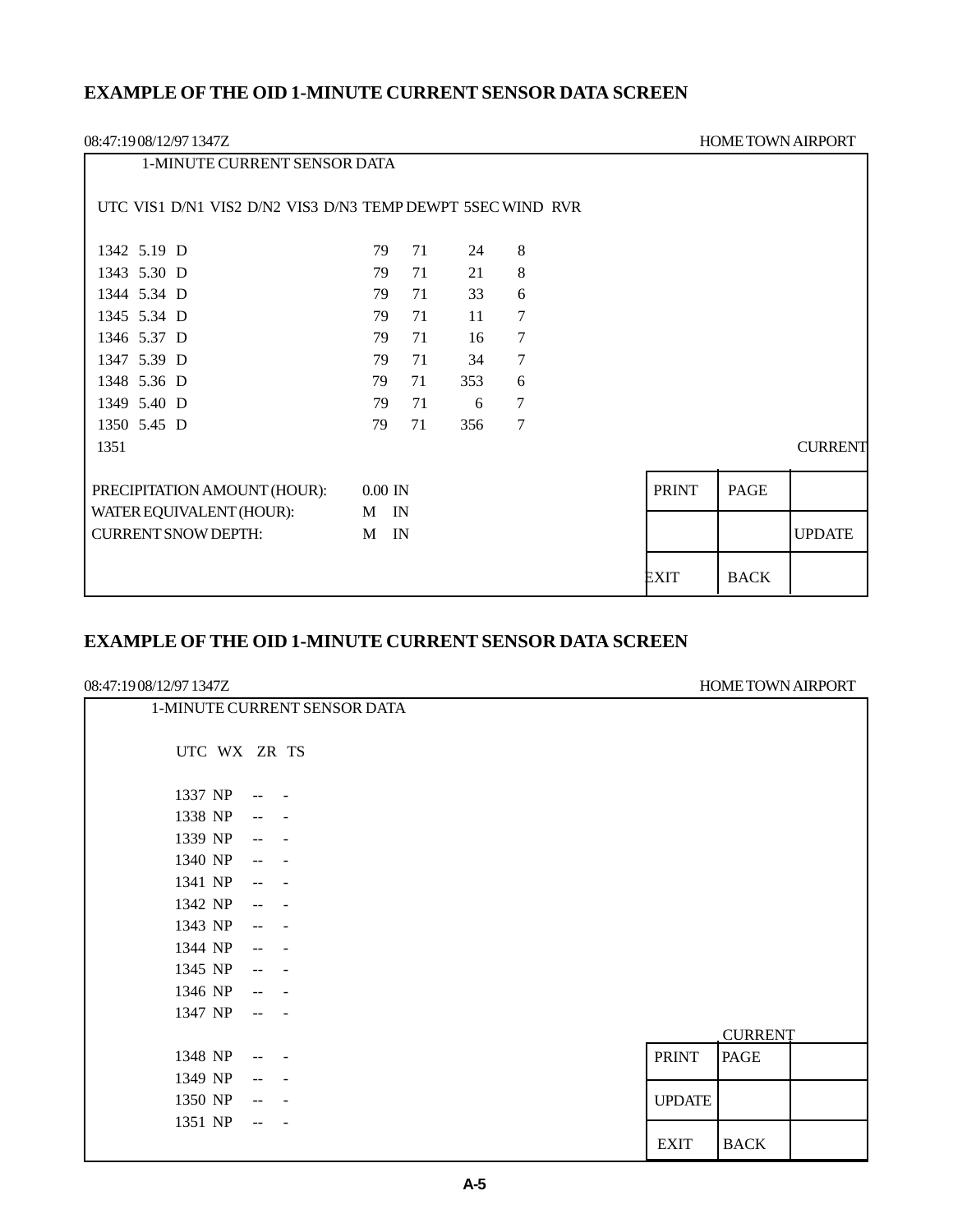### **EXAMPLE OF THE OID DAILY SUMMARY DATA SCREEN**

| 08:47:1908/12/97 1347Z      |              |                                       |              | <b>HOME TOWN AIRPORT</b> |                   |
|-----------------------------|--------------|---------------------------------------|--------------|--------------------------|-------------------|
|                             |              | DAILY SUMMARY FOR 08/11/97            |              |                          |                   |
| 24 HR MAX TEMP (F):         | 90           | LATEST DAY MAX TEMP (0700-1900 LST):  |              | 90                       |                   |
| 24 HR MAX TEMP TIME (LST):  | 1614         | LATEST NIGHT MIN TEMP(1900-0800 LST): |              | 58                       |                   |
| 24 HR MIN TEMP (F):         | 58           |                                       |              |                          |                   |
| 24 HR MIN TEMP TIME (LST):  | 0535         | <b>SKY COVER MID-MID (TENTHS):</b>    |              |                          |                   |
| 24 HR AVG TEMP (F):         | 74           | SKY COVER SR-SS (TENTHS):             |              |                          |                   |
| DEPART FROM NORMAL:         | $\Omega$     |                                       |              |                          |                   |
|                             |              | TOTAL SUNSHINE (MINUTES):             | M            |                          |                   |
| <b>HEATING DEGREE DAYS:</b> | $\mathbf{0}$ | TOTAL SUNSHINE (HOURS):               | M            |                          |                   |
| COOLING DEGREE DAYS:        | 9            | PERCENT POSSIBLE SUNSHINE:            | M            |                          |                   |
|                             |              | <b>CHARACTER OF SUNRISE:</b>          |              |                          |                   |
| PEAK WIND SPEED (MPH):      | 15           | <b>CHARACTER OF SUNSET:</b>           |              |                          |                   |
| PEAK WIND DIR (DEG):        | 210          | WEATHER (CODE):                       | 1,2,8        |                          |                   |
| PEAK WIND TIME (LST):       | 1558         |                                       |              |                          | <b>DAILY DATA</b> |
| FASTEST 2MIN SPEED (MPH):   | 13           |                                       | <b>PRINT</b> | PAGE                     | <b>PREV</b>       |
| FASTEST 2MIN DIR (DEG):     | 170          |                                       |              |                          |                   |
| FASTEST 2MIN TIME (LST):    | 1643         |                                       |              |                          | <b>DATE</b>       |
| AVERAGE WIND SPEED (MPH):   | 2.7          |                                       |              |                          |                   |
|                             |              |                                       | <b>EXIT</b>  | <b>BACK</b>              | <b>NEXT</b>       |

### **EXAMPLE OF THE OID DAILY SUMMARY DATA SCREEN**

| 08:47:19 08/12/97 1347ZHOME TOWN AIRPORT      |                     |                                          |              |             |                   |  |
|-----------------------------------------------|---------------------|------------------------------------------|--------------|-------------|-------------------|--|
|                                               |                     | DAILY PRECIPITATION SUMMARY FOR 08/11/97 |              |             |                   |  |
|                                               |                     |                                          |              |             |                   |  |
|                                               |                     |                                          |              |             |                   |  |
| 24 HR PRECIPITATION                           | (IN): $0.04$        |                                          |              |             |                   |  |
| 24 HR SNOWFALL                                | $(M)$ :             |                                          |              |             |                   |  |
| <b>SNOW DEPTH</b>                             | $(\mathbf{IN})$ : M |                                          |              |             |                   |  |
|                                               |                     |                                          |              |             |                   |  |
| HOURLY INCREMENTAL PRECIPITATION VALUES (IN): |                     |                                          |              |             |                   |  |
| 0059<br>$0.00\,$                              | 1259                | 0.00                                     |              |             |                   |  |
| 0159<br>0.00                                  | 1359                | 0.00                                     |              |             |                   |  |
| 0259<br>$0.00\,$                              | 1459                | 0.00                                     |              |             |                   |  |
| 0359<br>$0.00\,$                              | 1559                | 0.00                                     |              |             |                   |  |
| 0459<br>$0.00\,$                              | 1659                | 0.00                                     |              |             |                   |  |
| 0559<br>0.00                                  | 1759                | 0.00                                     |              |             | <b>DAJLY DATA</b> |  |
| 0659<br>$0.00\,$                              | 1859                | 0.00                                     |              |             |                   |  |
| 0759<br>$0.00\,$                              | 1959                | 0.00                                     | <b>PRINT</b> | PAGE        | <b>PREV</b>       |  |
| 0859<br>$0.00\,$                              | 2059                | 0.04                                     |              |             |                   |  |
| 0959<br>$0.00\,$                              | 2159                | 0.00                                     |              | <b>DATE</b> |                   |  |
| 1059<br>0.00                                  | 2259                | 0.00                                     |              |             |                   |  |
| 1159<br>0.00                                  | 2359                | 0.00                                     | <b>EXIT</b>  | <b>BACK</b> | <b>NEXT</b>       |  |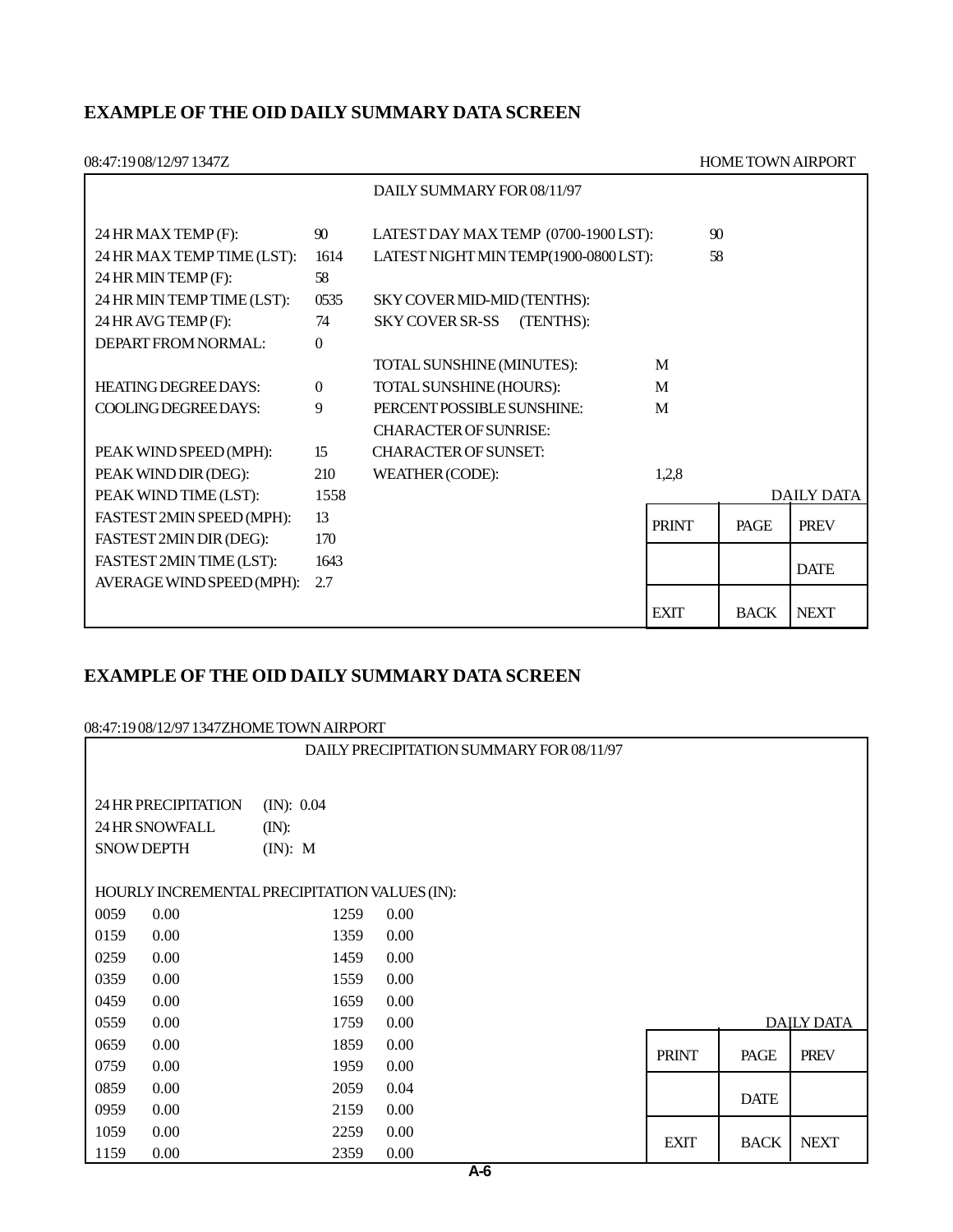#### **EXAMPLE OF THE OID DAILY SUMMARY DATA SCREEN**

08:47:19 08/12/97 1347Z HOME TOWN AIRPORT

|                                 | DAILY PRESSURE SUMMARY FOR 08/11/97 |              |                   |             |
|---------------------------------|-------------------------------------|--------------|-------------------|-------------|
| HOURLY STATION PRESSURE VALUES: |                                     |              |                   |             |
| 29.850<br>0556                  |                                     |              |                   |             |
| 29.865<br>1156                  |                                     |              |                   |             |
| 1756<br>29.815                  |                                     |              |                   |             |
| 2356<br>29.775                  |                                     |              |                   |             |
|                                 |                                     |              |                   |             |
| AVERAGE STATION PRESSURE:       | 29.830                              |              |                   |             |
|                                 |                                     |              |                   |             |
| MINIMUM SEA LEVEL PRESSURE:     | 30.06                               |              |                   |             |
| TIME OF OCCURRENCE:             | 1839                                |              |                   |             |
|                                 |                                     |              | <b>DAILY DATA</b> |             |
|                                 |                                     | <b>PRINT</b> | PAGE              | <b>PREV</b> |
|                                 |                                     |              |                   |             |
|                                 |                                     |              | <b>DATE</b>       |             |
|                                 |                                     |              |                   |             |
|                                 |                                     |              |                   |             |
|                                 |                                     | <b>EXIT</b>  | <b>BACK</b>       | <b>NEXT</b> |

### **EXAMPLE OF THE OID MONTHLY TEMPERATURE SUMMARY SCREEN**

| 08:47:1908/12/97 1347Z           |                                                       |              | <b>HOME TOWN AIRPORT</b> |             |  |
|----------------------------------|-------------------------------------------------------|--------------|--------------------------|-------------|--|
|                                  | MONTHLY TEMPERATURE SUMMARY - AUG97 SO FAR THIS MONTH |              |                          |             |  |
| AVG DAILY MAXIMUM: 86.7          | <b>MAXIMUM TEMPERATURE: 93</b>                        |              |                          |             |  |
| AVG DAILY MINIMUM: 55.5          | DATE(S) OF MAXIMUM:<br>$\mathcal{E}$                  |              |                          |             |  |
| AVG MONTHLY TEMP:<br>71.1        | MINIMUM TEMPER ATURE: 47                              |              |                          |             |  |
| DEPART FROM NORMAL:              | DATE(S) OF MINIMUM:<br>8                              |              |                          |             |  |
| NUM DAYS MAX 32 AND BELOW: 0     | NUM DAYS MIN 32 AND BELOW: 0                          |              |                          |             |  |
| NUM DAYS MAX 90 AND ABOVE: 3     | NUM DAYS MINO AND BELOW: 0                            |              |                          |             |  |
| <b>HEATING DEGREE DAYS</b>       | COOLING DEGREE DAYS                                   |              |                          |             |  |
| MONTHLY TOTAL:<br>$\Omega$       | <b>MONTHLY TOTAL:</b><br>71                           |              |                          |             |  |
| DEPART FROM NORMAL:              | DEPART FROM NORMAL:                                   |              |                          |             |  |
| SEASON (JUL 1 - JUN 30):<br>O(E) | SEASON (JAN 1 - DEC 31): $215(E)$                     |              |                          |             |  |
| DEPART FROM NORMAL:<br>O(E)      | DEPART FROM NORMAL: -255(E)                           |              |                          |             |  |
|                                  |                                                       |              | <b>MONTHLY DATA</b>      |             |  |
|                                  |                                                       | <b>PRINT</b> | PAGE                     | <b>JULY</b> |  |
|                                  |                                                       |              |                          |             |  |
|                                  |                                                       | <b>EXIT</b>  | <b>BACK</b>              |             |  |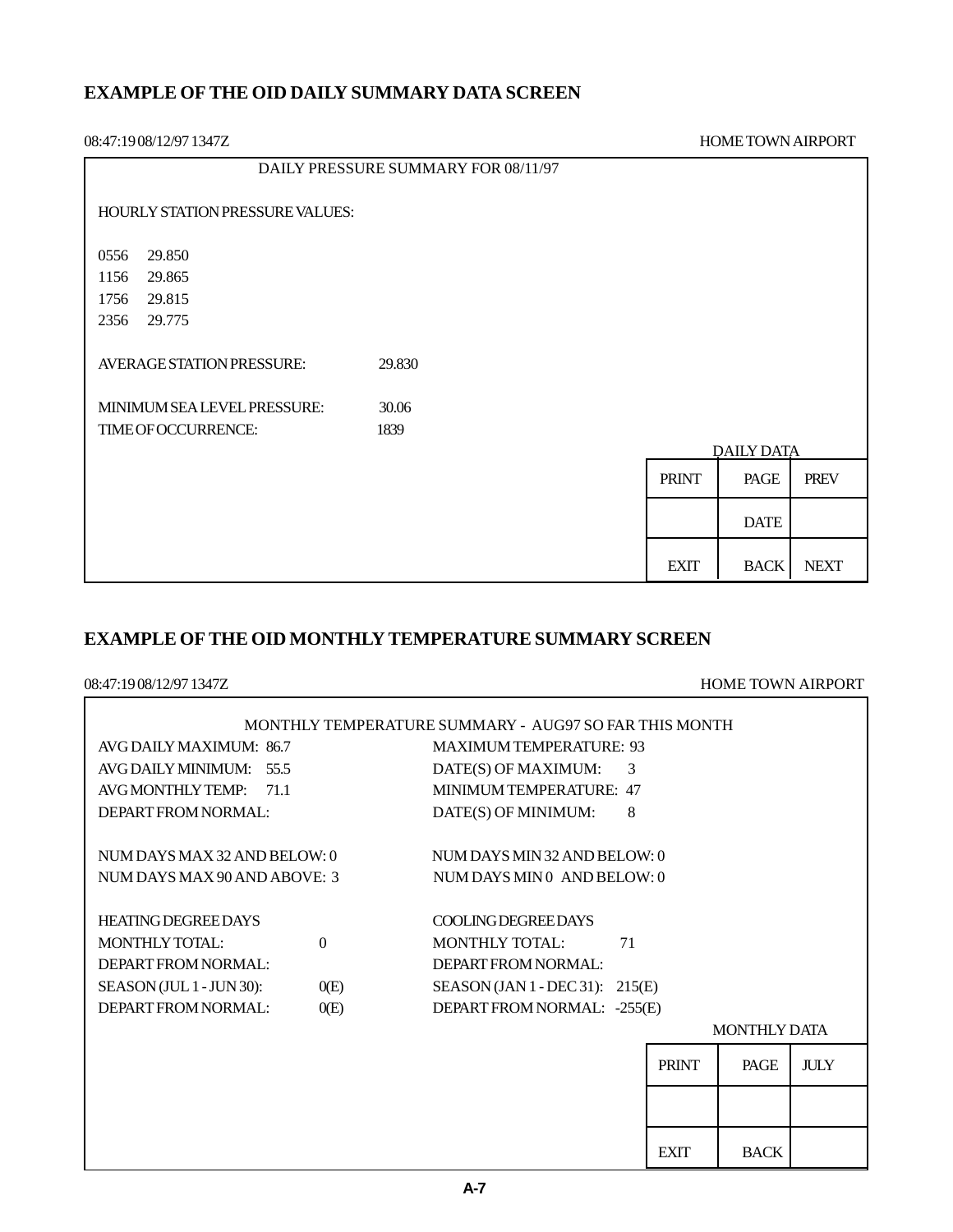### **EXAMPLE OF THE OID MONTHLY PRECIPITATION SUMMARY SCREEN**

| <b>HOME TOWN AIRPORT</b><br>08:47:1908/12/97 1347Z        |                      |             |              |                     |             |  |
|-----------------------------------------------------------|----------------------|-------------|--------------|---------------------|-------------|--|
| MONTHLY PRECIPITATION SUMMARY - AUG97 SO FAR THIS MONTH   |                      |             |              |                     |             |  |
|                                                           | <b>PRECIPITATION</b> | <b>SNOW</b> |              |                     |             |  |
| MONTHLY TOTAL:                                            | 0.42                 | M           |              |                     |             |  |
| DEPARTURE FROM NORMAL:                                    |                      |             |              |                     |             |  |
| <b>GREATEST IN 24 HOURS:</b>                              | 0.30                 |             |              |                     |             |  |
| DATE(S) OF OCCURRENCE:                                    | $\overline{4}$       |             |              |                     |             |  |
| <b>GREATEST DEPTH ON GROUND:</b>                          |                      | M           |              |                     |             |  |
| DATE(S) OF OCCURRENCE:                                    |                      |             |              |                     |             |  |
|                                                           |                      |             |              |                     |             |  |
| NUMBER OF DAYS WITH PRECIPITATION .01 INCH OR MORE: 4     |                      |             |              |                     |             |  |
| NUMBER OF DAYS WITH PRECIPITATION .10 INCH OR MORE: 1     |                      |             |              |                     |             |  |
| NUMBER OF DAYS WITH PRECIPITATION .50 INCH OR MORE: 0     |                      |             |              |                     |             |  |
| NUMBER OF DAYS WITH PRECIPITATION 1.00 INCH OR MORE: 0    |                      |             |              |                     |             |  |
|                                                           |                      |             |              |                     |             |  |
| SHORT DURATION PRECIPITATION AMOUNTS WITH DATE/TIME TAGS: |                      |             |              | <b>MONTHLY DATA</b> |             |  |
| 041200 100 0.20<br>5 0.04<br>051345300.13                 | 041320               |             |              |                     |             |  |
| 10 0.06 051350 45 0.15 041200 120 0.18 041200             |                      |             | <b>PRINT</b> | PAGE                | <b>JULY</b> |  |
| 15 0.07 041200 60 0.17 041200 150 0.28 041230             |                      |             |              |                     |             |  |
| 20 0.09 041200 80 0.18 041200 180 0.18                    | 041200               |             |              |                     |             |  |
|                                                           |                      |             |              |                     |             |  |
|                                                           |                      |             | <b>EXIT</b>  | <b>BACK</b>         |             |  |

### **EXAMPLE OF THE OID MONTHLY SUMMARY DATA SCREEN**

| MONTHLY SUMMARY - AUG97 SO FAR THIS MONTH<br>NUMBER OF CLEAR DAYS:<br>NUMBER OF PARTLY CLOUDY DAYS:<br>NUMBER OF CLOUDY DAYS:<br>TOTAL SUNSHINE (HOURS):<br>M<br>PERCENT POSSIBLE SUNSHINE: M<br>AVERAGE STATION PRESSURE: 29.785<br>$HIGHEST SEA LEVEL PRESSURE: 30.25 +$<br>DATE OF OCCURRENCE:<br>$\Omega$<br>TIME OF OCCURRENCE:<br><b>MONTHLY DATA</b><br>1048<br><b>JULY</b><br><b>PRINT</b><br>PAGE<br>LOWEST SEALEVEL PRESSURE: 29.80 +<br>DATE OF OCCURRENCE:<br>$\alpha$<br><b>TIME OF OCCURRENCE:</b><br>1847 | 08:47:19 08/12/97 1347Z |             | <b>HOME TOWN AIRPORT</b> |  |
|--------------------------------------------------------------------------------------------------------------------------------------------------------------------------------------------------------------------------------------------------------------------------------------------------------------------------------------------------------------------------------------------------------------------------------------------------------------------------------------------------------------------------|-------------------------|-------------|--------------------------|--|
|                                                                                                                                                                                                                                                                                                                                                                                                                                                                                                                          |                         |             |                          |  |
|                                                                                                                                                                                                                                                                                                                                                                                                                                                                                                                          |                         |             |                          |  |
|                                                                                                                                                                                                                                                                                                                                                                                                                                                                                                                          |                         |             |                          |  |
|                                                                                                                                                                                                                                                                                                                                                                                                                                                                                                                          |                         |             |                          |  |
|                                                                                                                                                                                                                                                                                                                                                                                                                                                                                                                          |                         |             |                          |  |
|                                                                                                                                                                                                                                                                                                                                                                                                                                                                                                                          |                         |             |                          |  |
|                                                                                                                                                                                                                                                                                                                                                                                                                                                                                                                          |                         |             |                          |  |
|                                                                                                                                                                                                                                                                                                                                                                                                                                                                                                                          |                         |             |                          |  |
|                                                                                                                                                                                                                                                                                                                                                                                                                                                                                                                          |                         |             |                          |  |
|                                                                                                                                                                                                                                                                                                                                                                                                                                                                                                                          |                         |             |                          |  |
|                                                                                                                                                                                                                                                                                                                                                                                                                                                                                                                          |                         |             |                          |  |
|                                                                                                                                                                                                                                                                                                                                                                                                                                                                                                                          |                         |             |                          |  |
|                                                                                                                                                                                                                                                                                                                                                                                                                                                                                                                          |                         |             |                          |  |
|                                                                                                                                                                                                                                                                                                                                                                                                                                                                                                                          |                         |             |                          |  |
|                                                                                                                                                                                                                                                                                                                                                                                                                                                                                                                          |                         |             |                          |  |
|                                                                                                                                                                                                                                                                                                                                                                                                                                                                                                                          |                         |             |                          |  |
|                                                                                                                                                                                                                                                                                                                                                                                                                                                                                                                          |                         |             |                          |  |
|                                                                                                                                                                                                                                                                                                                                                                                                                                                                                                                          |                         |             |                          |  |
|                                                                                                                                                                                                                                                                                                                                                                                                                                                                                                                          |                         | <b>EXIT</b> | <b>BACK</b>              |  |
| AVERAGE SEA LEVEL PRESSURE: 30.08                                                                                                                                                                                                                                                                                                                                                                                                                                                                                        |                         |             |                          |  |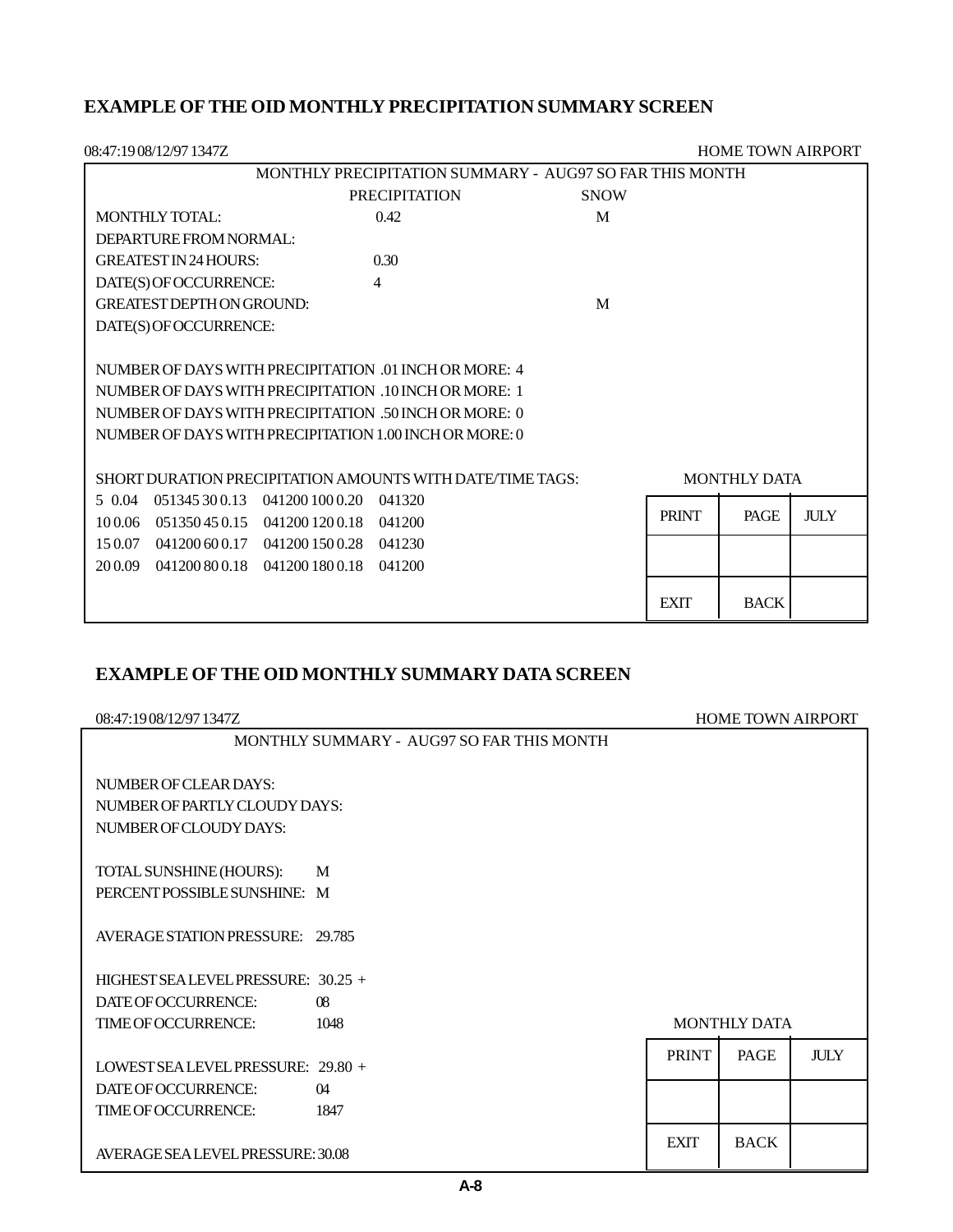### **EXAMPLE OF THE OID MONTHLY NORMALS SCREEN**

|    |    | 08:47:19 08/12/97 1347Z                                              |    |     |    |    |          |    |               |    |    |      |              |     | <b>HOME TOWN AIRPORT</b> |             |
|----|----|----------------------------------------------------------------------|----|-----|----|----|----------|----|---------------|----|----|------|--------------|-----|--------------------------|-------------|
|    |    | <b>NORMALS FOR AUGUST</b>                                            |    |     |    |    |          |    |               |    |    |      |              |     |                          |             |
|    |    | DAY TMIN TMAX TAVG SUN DAY TMIN TMAX TAVG SUN DAY TMIN TMAX TAVG SUN |    |     |    |    |          |    |               |    |    |      |              |     |                          |             |
| 1  | 65 | 85                                                                   | 75 | 850 | 11 | 65 | 84       | 74 | 830           | 21 | 63 | 83   | 73           | 807 |                          |             |
| 2  | 65 | 85                                                                   | 75 | 848 | 12 | 64 | 84       | 74 | 828           | 22 | 63 | 83   | 73           | 805 |                          |             |
| 3  | 65 | 85                                                                   | 75 | 846 | 13 | 64 | 84       | 74 | 825           | 23 | 62 | 82   | 72           | 803 |                          |             |
| 4  | 65 | 85                                                                   | 75 | 844 | 14 | 64 | 84       | 74 | 823           | 24 | 62 | 82   | 72           | 800 |                          |             |
| 5  | 65 | 85                                                                   | 75 | 842 | 15 | 64 | 84       | 74 | 821           | 25 | 62 | 82   | 72           | 798 |                          |             |
| 6  | 65 | 85                                                                   | 75 | 840 | 16 | 64 | 84       | 74 | 819           | 26 | 62 | 82   | 72           | 796 |                          |             |
| 7  | 65 | 84                                                                   | 75 | 838 | 17 | 64 | 83       | 73 | 817           | 27 | 62 | 82   | 72           | 793 |                          |             |
| 8  | 65 | 84                                                                   | 75 | 836 | 18 | 63 | 83       | 73 | 814           | 28 | 61 | 81   | 71           | 791 |                          |             |
| 9  | 65 | 84                                                                   | 75 | 834 | 19 | 63 | 83       | 73 | 812           | 29 | 61 | 81   | 71           | 788 |                          |             |
| 10 | 65 | 84                                                                   | 74 | 832 | 20 | 63 | 83       | 73 | 810           | 30 | 61 | 81   | 71           | 786 |                          |             |
|    |    |                                                                      |    |     |    |    |          |    |               | 31 | 61 | 81   | 71           | 784 |                          |             |
|    |    |                                                                      |    |     |    |    |          |    | AVG/SUM: 63.5 |    |    | 83.3 | 73.4 25360   |     |                          |             |
|    |    | MONTHLY NORMAL HEATING DEG DAYS: 0                                   |    |     |    |    |          |    |               |    |    |      |              |     | <b>NORMALS</b>           |             |
|    |    | MONTHLY NORMAL COOLING DEG DAYS: 260                                 |    |     |    |    |          |    |               |    |    |      |              |     |                          |             |
|    |    | MONTHLY NORMAL PRECIP:                                               |    |     |    |    | 4.14     |    |               |    |    |      | <b>PRINT</b> |     |                          | <b>PREV</b> |
|    |    | <b>SEASON HEATING DEGREE DAYS:</b>                                   |    |     |    |    | $\Omega$ |    |               |    |    |      |              |     |                          |             |
|    |    | SEASON COOLING DEGREE DAYS:                                          |    |     |    |    | 730      |    |               |    |    |      |              |     |                          |             |
|    |    |                                                                      |    |     |    |    |          |    |               |    |    |      |              |     |                          |             |
|    |    |                                                                      |    |     |    |    |          |    |               |    |    |      | <b>EXIT</b>  |     | <b>BACK</b>              | <b>NEXT</b> |

### **EXAMPLE OF THE OID SPECIAL ALERT (SPECI) CRITERIA SCREEN**

| 08:47:1908/12/97 1347Z                                   |                                                                                                                       |             | <b>HOME TOWN AIRPORT</b> |      |
|----------------------------------------------------------|-----------------------------------------------------------------------------------------------------------------------|-------------|--------------------------|------|
| <b>CRITERIA FOR SPECIAL ALERTS</b>                       |                                                                                                                       |             |                          |      |
| <b>SKY CONDITION:</b>                                    |                                                                                                                       |             |                          |      |
| <b>CEILING AT OR BELOW</b><br>USER'S CEILING AT OR BELOW | 3000 1500 1000 500 FEET<br>$\theta$<br>$\overline{0}$<br>$\overline{0}$<br>$\overline{0}$<br>$\mathbf{0}$<br>$\theta$ |             |                          |      |
| <b>LAYERS BELOW</b><br><b>USER'S LAYERS BELOW</b>        | <b>1000 FEET</b><br>$\theta$<br>$\theta$<br>$\Omega$<br>$\theta$                                                      |             |                          |      |
| <b>VISIBILITY:</b><br><b>USER'S VISIBILITY</b>           | 3 <sup>7</sup><br>2<br>$\overline{1}$<br><b>MILES</b><br>1/2                                                          |             | <b>CRITERIA</b>          |      |
| RVR:                                                     | 2400 FEET                                                                                                             | <b>FEET</b> | <b>PRINT</b>             | PAGE |
|                                                          |                                                                                                                       |             |                          |      |
|                                                          |                                                                                                                       | <b>EXIT</b> | <b>BACK</b>              |      |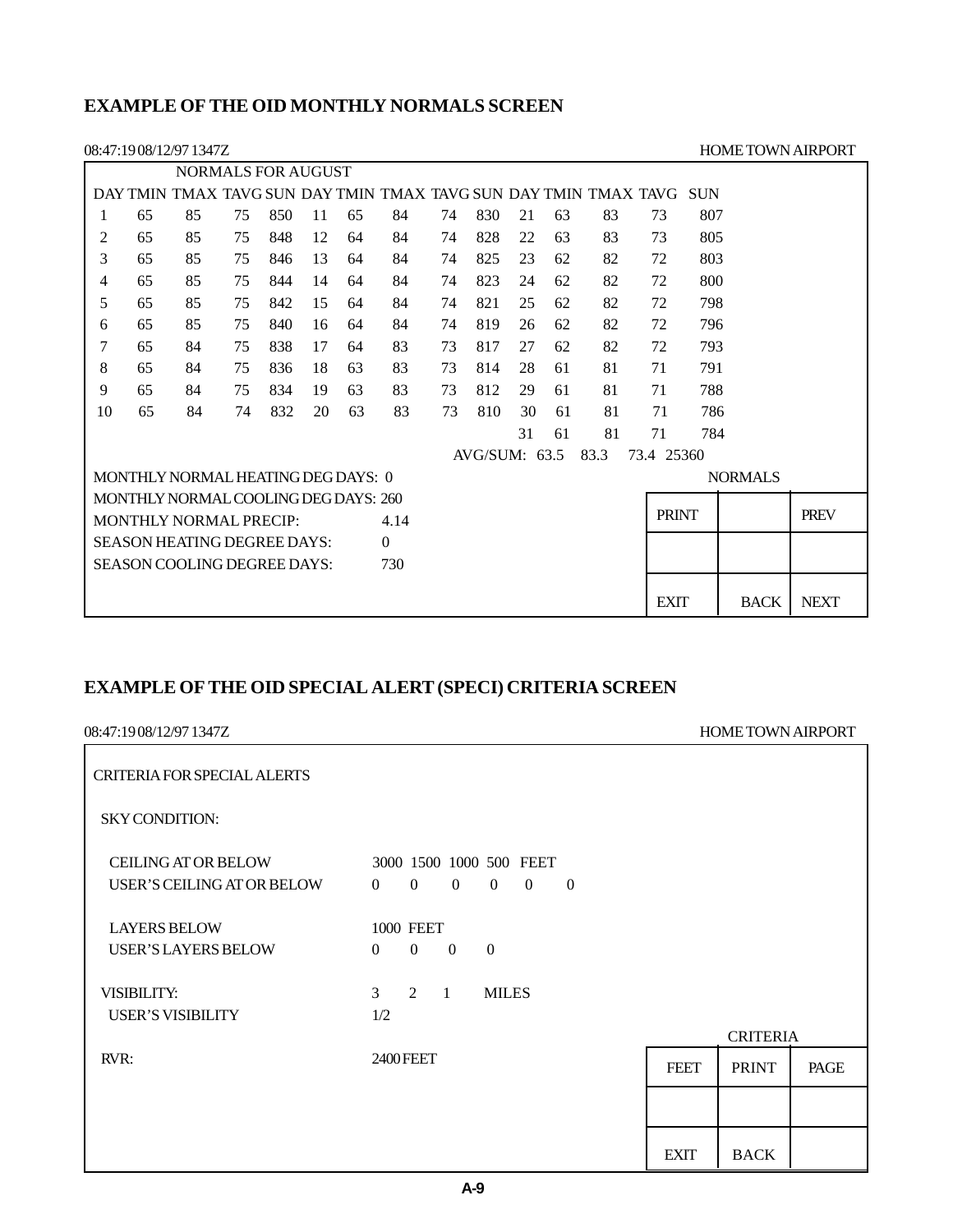### **EXAMPLE OF THE OID LOCAL ALERT CRITERIA SCREEN**

| 08:47:1908/12/97 1347Z                        |              | HOME TOWN AIRPORT |  |
|-----------------------------------------------|--------------|-------------------|--|
| CRITERIA FOR LOCAL ALERTS                     |              |                   |  |
| <b>SKY CONDITION:</b>                         |              |                   |  |
| CEILING AT OR BELOW 0 0 0 0 0 0 FEET          |              |                   |  |
| VISIBILITY:<br>5 <sup>5</sup><br><b>MILES</b> |              |                   |  |
|                                               |              |                   |  |
|                                               |              |                   |  |
|                                               |              | <b>CRITERIA</b>   |  |
|                                               | <b>PRINT</b> | PAGE              |  |
|                                               |              |                   |  |
|                                               | <b>EXIT</b>  | <b>BACK</b>       |  |

### **EXAMPLE OF THE OID SHEF ALERT CRITERIA SCREEN**

| 08:47:19 08/12/97 1347Z HOME TOWN AIRPORT |             |              |                 |  |
|-------------------------------------------|-------------|--------------|-----------------|--|
| CRITERIA FOR SHEF ALERTS                  |             |              |                 |  |
| 15-MINUTE ONSET THRESHOLD:                | 0.40 INCHES |              |                 |  |
| <b>15-MINUTE TERMINATION THRESHOLD:</b>   | 0.02 INCHES |              |                 |  |
|                                           |             |              |                 |  |
|                                           |             |              |                 |  |
|                                           |             |              | <b>CRITERIA</b> |  |
|                                           |             | <b>PRINT</b> | PAGE            |  |
|                                           |             |              |                 |  |
|                                           |             | <b>EXIT</b>  | <b>BACK</b>     |  |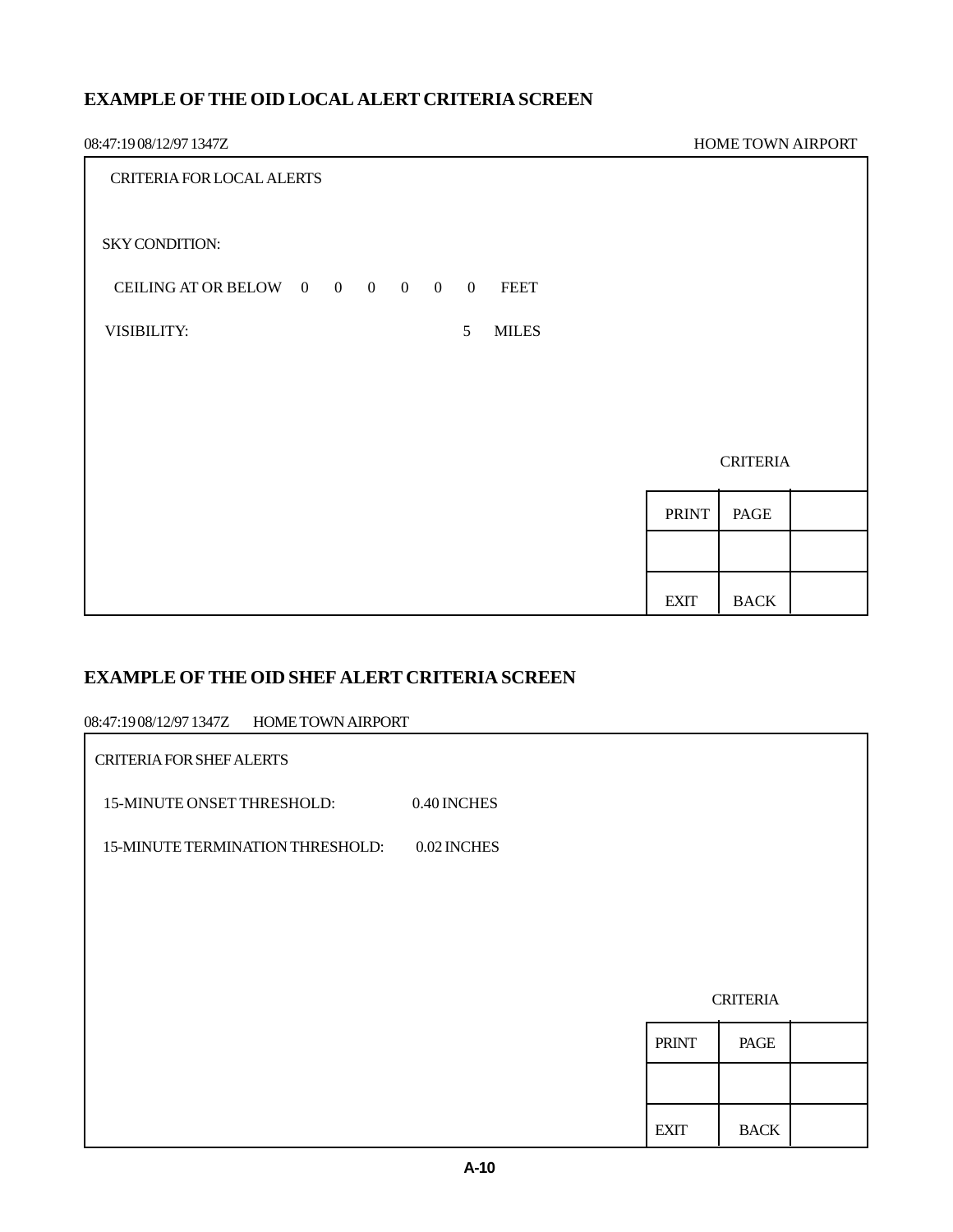#### **EXAMPLE OF THE OID SITE PHYSICAL CHARACTERISTICS SCREEN**

| <b>STATION</b>                 |                          |                                 |              |             |                 |
|--------------------------------|--------------------------|---------------------------------|--------------|-------------|-----------------|
| NAME:                          | <b>HOME TOWN AIRPORT</b> |                                 |              |             |                 |
| <b>IDENTIFIER:</b>             | <b>XXX</b>               | DATE:                           |              | 08/12/97    |                 |
| <b>COMMISSIONED:</b>           | <b>COMM</b>              | TIME:                           |              | 13:55:57    | <b>UTC</b>      |
| <b>ATTENDED:</b>               | <b>YES</b>               | UTC TO LST OFFSET:              | $-5$         |             |                 |
| <b>OPEN 24 HOURS:</b>          | <b>YES</b>               | <b>METAR SWITCH DATE:</b>       |              | 05/01/96    | <b>UTC</b>      |
| <b>OPENING TIME:</b>           |                          | <b>METAR SWITCH TIME:</b>       |              | 07:45:00    | <b>UTC</b>      |
| <b>CLOSING TIME:</b>           |                          | <b>DSM GENERATED:</b>           |              | <b>YES</b>  |                 |
| <b>ELEVATION:</b>              | <b>281 FEET</b>          | PRIMARY DSM XMIT TIME:          |              |             | <b>UTC</b>      |
|                                |                          | <b>INTERMED DSM XMIT TIMES:</b> |              | 19:01:00    | <b>UTC</b>      |
| <b>FIELD ELEVATION:</b>        | 277 FEET                 |                                 |              |             | <b>UTC</b>      |
| PRESSURE SENSOR ELEVATION:     | <b>283 FEET</b>          |                                 |              |             | <b>UTC</b>      |
|                                |                          | <b>MSM GENERATED:</b>           |              | <b>YES</b>  |                 |
| <b>OBS HOURLY REPORT TIME:</b> | 50                       | <b>MSM XMIT TIME:</b>           |              |             | <b>UTC</b>      |
| <b>OBS EDIT TIME:</b>          | 5:00                     |                                 |              |             | <b>PHYSICAL</b> |
| OBS HOURLY TRANSMIT TIME:      | 55:00                    |                                 | <b>PRINT</b> |             |                 |
| SHEF HOURLY TRANSMIT TIME:     | 22                       |                                 |              |             |                 |
| <b>LATITUDE:</b>               | 38.57N                   |                                 |              |             |                 |
| LONGITUDE:                     | 77.27W                   |                                 |              |             |                 |
| <b>MAGDECLINATION:</b>         | 9W                       |                                 | <b>EXIT</b>  | <b>BACK</b> |                 |

#### 08:47:19 08/12/97 1347Z HOME TOWN AIRPORT

### **EXAMPLE OF THE OID SOFTWARE VERSION SCREEN**

|             | 08:47:19 08/12/97 1347Z |                        |               |                |          | $\overline{\phantom{0}}$ | <b>HOME TOWN AIRPORT</b> |
|-------------|-------------------------|------------------------|---------------|----------------|----------|--------------------------|--------------------------|
| <b>UNIT</b> | <b>BOARD</b>            | <b>NAME</b>            | <b>DEVICE</b> | <b>VERSION</b> |          | <b>DATE</b>              |                          |
|             |                         |                        |               |                |          |                          |                          |
| <b>ACU</b>  | <b>CPUA</b>             | PSOS OS                | <b>EPROM</b>  | 1.81           | 03/07/95 |                          |                          |
|             | <b>CPUB</b>             | PSOS OS                | <b>EPROM</b>  | 1.81           | 03/07/95 |                          |                          |
|             | <b>MEMORY</b>           | <b>ACU APPLICATION</b> | <b>EPROM</b>  | 2.60           | 06/26/97 |                          |                          |
|             | <b>MEMORY</b>           | DCP APPLICATION        | <b>EPROM</b>  | 2.60           | 06/26/97 |                          |                          |
|             |                         |                        |               |                |          |                          |                          |
| DCP-1       | <b>CPU A</b>            | <b>BOOT</b>            | <b>EPROM</b>  | 1.80           | 11/22/96 |                          |                          |
|             |                         |                        |               |                |          |                          |                          |
|             | <b>MEMORY</b>           | <b>DCP APPLICATION</b> | <b>RAM</b>    | 2.60           | 06/26/97 |                          |                          |
|             |                         |                        |               |                |          |                          |                          |

|              | SOFTWARE VERSIONS |  |
|--------------|-------------------|--|
| <b>PRINT</b> |                   |  |
|              |                   |  |
| <b>EXIT</b>  | <b>BACK</b>       |  |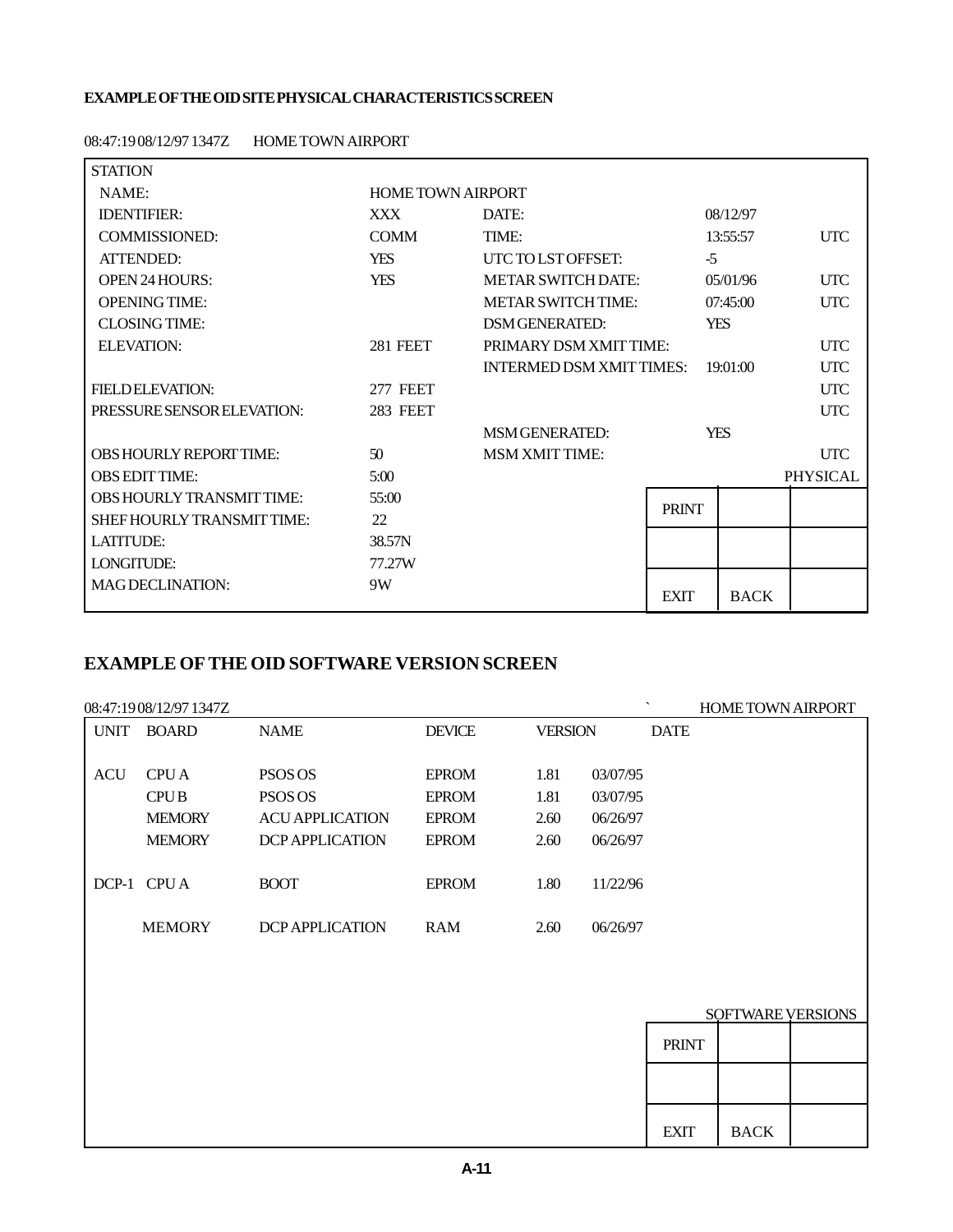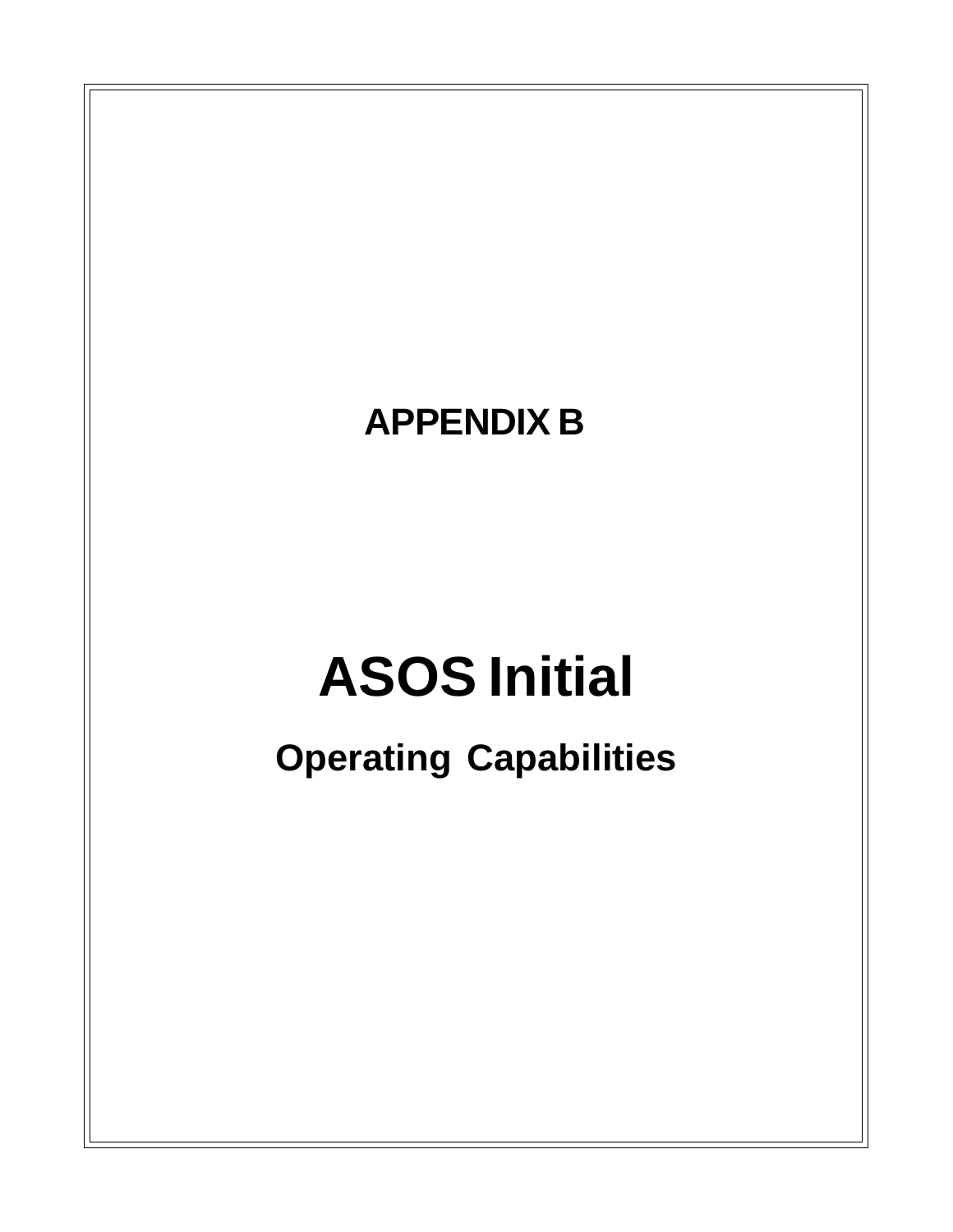# **ASOS SENSOR SPECIFICATIONS**

| <b>PARAMETER</b>                                   | <b>SENSOR</b>                                                          | <b>RANGE</b>                                                                    | <b>ACCURACY</b>                                                                                |  |
|----------------------------------------------------|------------------------------------------------------------------------|---------------------------------------------------------------------------------|------------------------------------------------------------------------------------------------|--|
| Cloud Height                                       | Laser Ceilometer                                                       | 100-12,000 Feet                                                                 | $\pm$ 100 Feet Or 5% Whichever Is<br>Greater                                                   |  |
| Visibility                                         | <b>Forward Scatter Meter</b>                                           | $<$ 1/4 To 10+ Miles                                                            | $\pm$ 1/4 Mile To 11/4 Miles;<br>Up To $\pm$ 2 reportable Increments<br>Between 4 and 10 Miles |  |
| Present Weather<br>Identification<br>Precipitation | Precipitation<br>Identifier (PI)                                       | Detect Light, Moderate,<br>And Heavy Rain Or<br>Snow; Or Mixed<br>Precipitation | Solid <sup>1</sup> : 99/97<br>Liquid <sup>1</sup> : 99/90                                      |  |
| Freezing Rain<br>Occurrence                        | <b>Vibrating Element</b>                                               | <b>Accumulation Over</b><br>$01$ "/ $Hr$                                        | 99% In Precipitation Rates<br>As Low As 0.05"/Hr.                                              |  |
| Obstructions To<br><b>Vision</b>                   | Derived From Other<br>Sensors: (Temperature; Dew<br>Point, Visibility) | Fog, Haze Reports                                                               | When Visibility $Is < 7$ Miles                                                                 |  |
| Ambient<br>Temperature                             | <b>Resistive Temperature</b><br>Device (RTD)                           | $-80EF$ To $+130EF$                                                             | RMSE:<br>$0.9EF$ To $1.8EF2$                                                                   |  |
| Dew Point<br>Temperature                           | Chilled Mirror                                                         | $-30EF$ To $+86EF$ <sup>3</sup>                                                 | RMSE:<br>$1.1EF$ To $7.9EF2$                                                                   |  |
| Pressure                                           | <b>Redundant Pressure Cells</b>                                        | 16.9"Hg - 31.5"Hg                                                               | $\pm$ 0.02"Hg                                                                                  |  |
| Wind Direction                                     | Vane                                                                   | $0 - 359E$                                                                      | $\pm$ 5E (When Speed \$ 5 Knots)                                                               |  |
| Wind Speed                                         | Cup Anemometer                                                         | 0 - 125 KTS                                                                     | $\pm$ 2 Knots Or 5% Whichever<br>is Greater                                                    |  |
| Liquid<br>Precipitation                            | <b>Heated Tipping Bucket</b>                                           | $0 - 10$ "/Hr                                                                   | $\pm$ 0.02" Or 4% Of Hourly Total<br>Whichever is Greater                                      |  |
| Thunderstorm                                       | Wideband Electric Field                                                | 30 miles                                                                        | Thunderstorms: 100 % within<br>10 miles; Cloud-to-ground<br>lightning: 90% within 10 miles     |  |

<sup>1</sup> % of occurrances detected / % correctly identified

<sup>2</sup> Dependent on operating range

<sup>&</sup>lt;sup>3</sup>ASOS Program Office is working to increase the reportable range to: -80EF to +86EF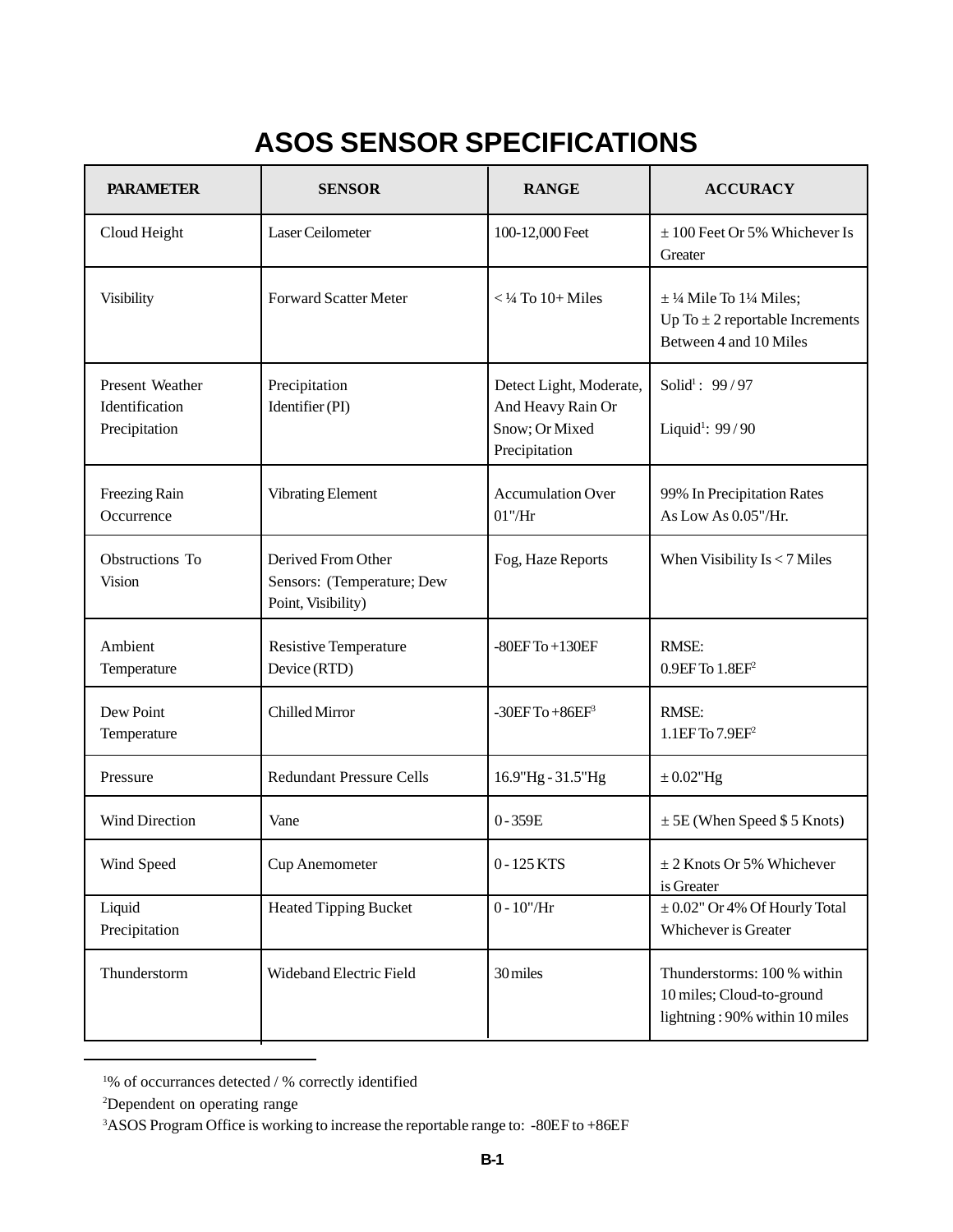# **ASOS DATA CHARACTERISTICS**

| <b>SENSOR</b>                 |                                               | <b>ALGORITHM</b>                                  |                                 |                                                     |                                              |
|-------------------------------|-----------------------------------------------|---------------------------------------------------|---------------------------------|-----------------------------------------------------|----------------------------------------------|
| <b>PARAMETER</b>              | <b>Data</b><br><b>Collection</b><br>Frequency | <b>Data</b><br><b>Sampling</b><br><b>Interval</b> | Data<br>Processing<br>Frequency | <b>Data</b><br><b>Accumulation</b><br><b>Period</b> | <b>Data</b><br><b>Reporting</b><br>Frequency |
| Cloud Height<br>& Amount      | $\sim$ 1/770 sec                              | $12$ -sec                                         | 30-sec                          | 30-min                                              | $1 - min$                                    |
| Visibility                    | $30$ -sec                                     | $1 - min$                                         | $1 - min$                       | $10$ -min                                           | $1 - min$                                    |
| Present Weather               | $1$ -sec                                      | $1 - min$                                         | $1 - min$                       | $10$ -min                                           | $1 - min$                                    |
| Freezing Rain                 | $1 - sec$                                     | $1 - min$                                         | $1 - min$                       | $15 - min$                                          | $1 - min$                                    |
| Temp/Dew Point                | $10$ -sec                                     | $1 - min$                                         | $1 - min$                       | $5 - min$                                           | $1 - min$                                    |
| Wind                          | $1 - sec$                                     | 5-sec                                             | $5 - sec$                       | $2$ -min                                            | 5-sec<br>$1 - min$                           |
| Pressure                      | $10$ -sec                                     | $1 - min$                                         | $1 - min$                       | $1 - min$                                           | $1 - min$                                    |
| Precipitation<br>Accumulation | $1$ -sec                                      | $1 - min$                                         | $1 - min$                       | $1 - min$                                           | $15 - min$<br>1-hour                         |
| Thunderstorm                  | $1$ -sec                                      | $1 - min$                                         | $1 - min$                       | $1 - min$                                           | $1 - min$                                    |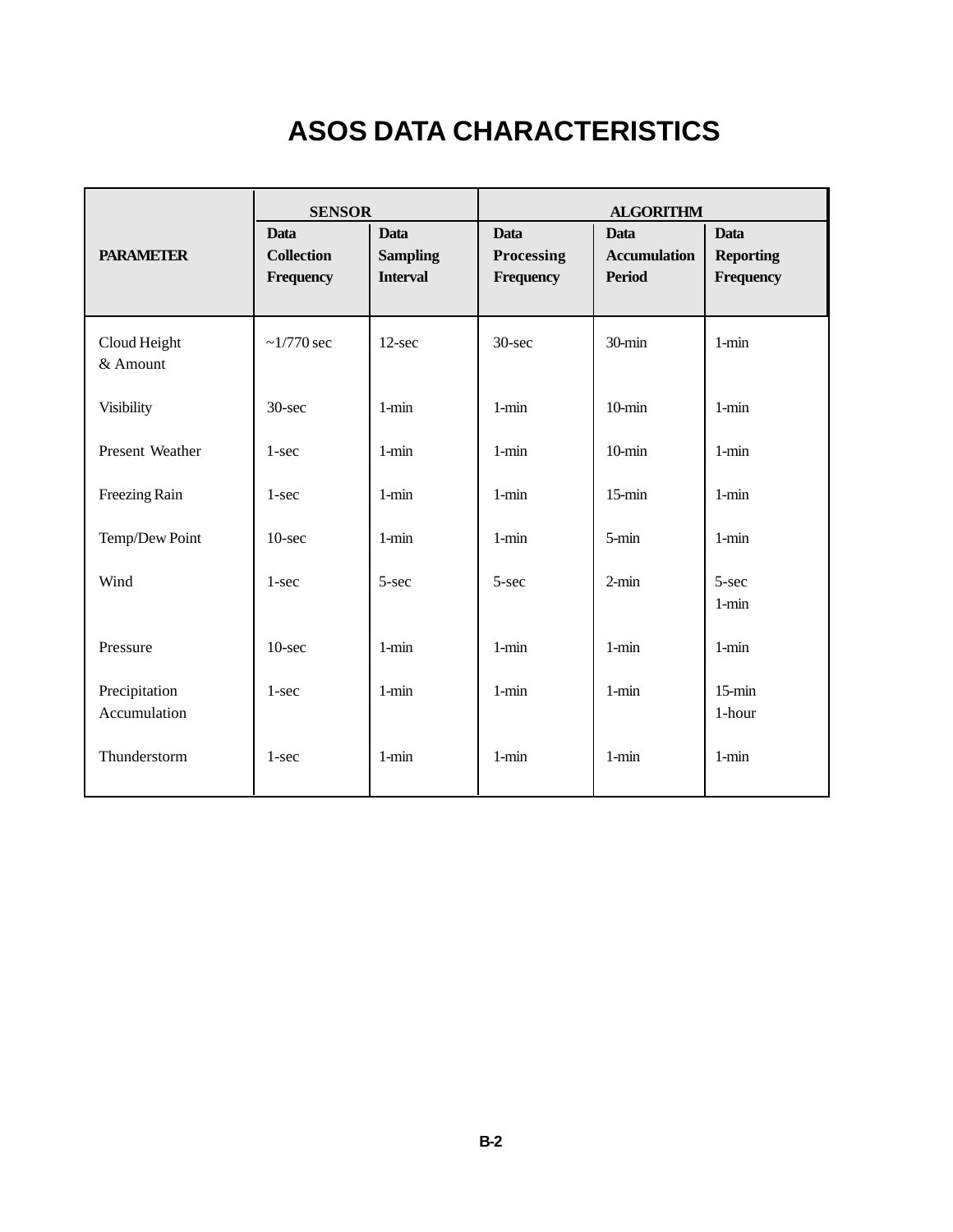# **APPENDIX C**

# **Content of ASOS-Generated METAR**

**A Quick Reference Guide**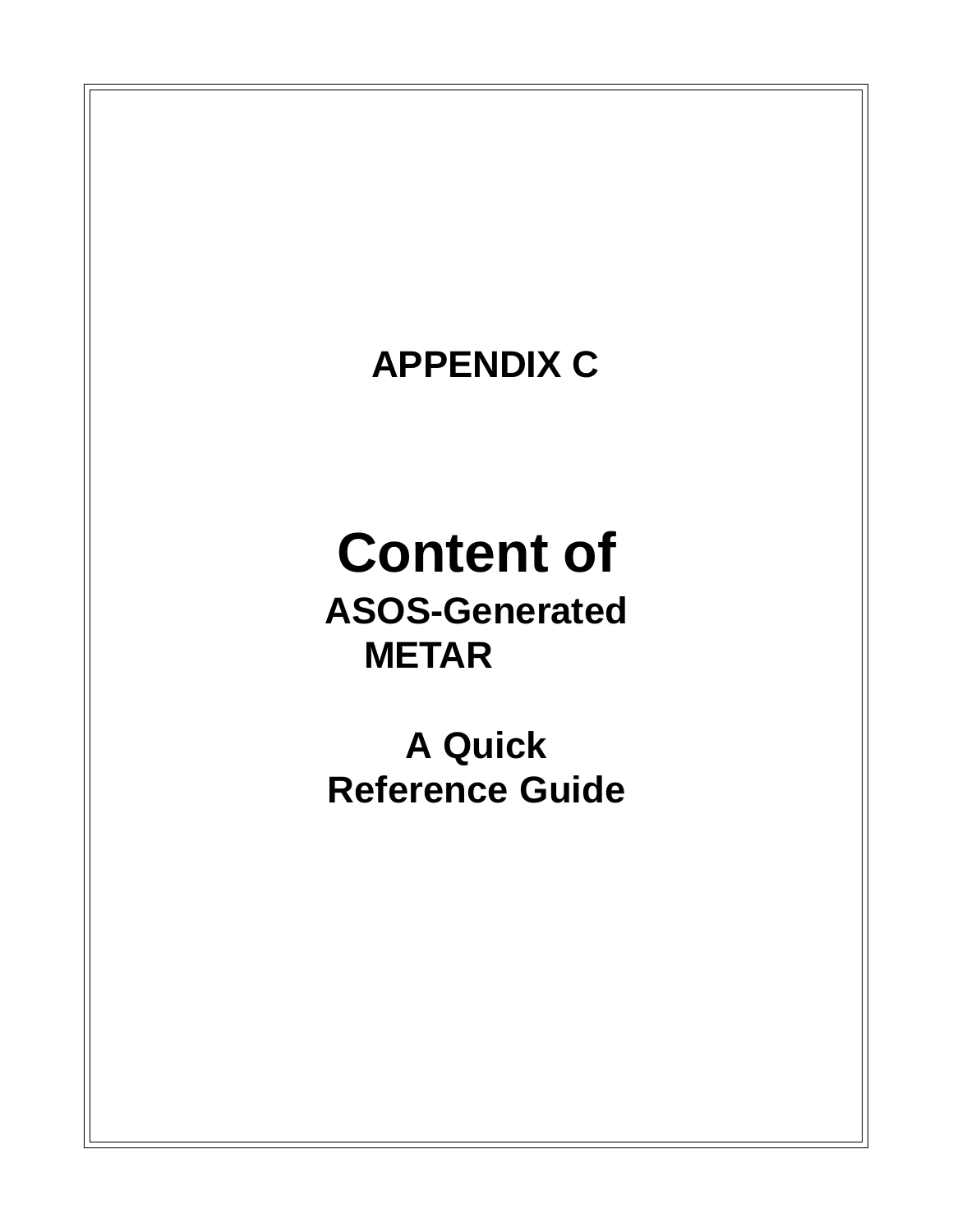KEY TO DECODE AN ASOS (METAR) OBSERVATION **KEY TO DECODE AN ASOS (METAR) OBSERVATION** METAR KABC 121755Z AUTO 21016G24KT 180V240 1SM R11/P6000FT -RA BR BKN015 OVC025 06/04 A2990<br>RMK AO2 PK WND 20032/25 WSHFT 1715 VIS 3/4V1 1/2 VIS 3/4 RWY11 RAB07 CIG 013V017 CIG 017 RWY11<br>PRESFR SLP125 P0003 60009 T00640036 RMK AO2 PK WND 20032/25 WSHFT 1715 VIS 3/4V1 1/2 VIS 3/4 RWY11 RAB07 CIG 013V017 CIG 017 RWY11 METAR KABC 121755Z AUTO 21016G24KT 180V240 1SM R11/P6000FT -RA BR BKN015 OVC025 06/04 A2990 PRESFR SLP125 P0003 60009 T00640036 10066 21012 58033 TSNO \$

| <b>TYPE OF REPORT</b>        | METAR: hourly (scheduled) report; SPEC1: special (unscheduled) report.                                                                                                                  | METAR                 |
|------------------------------|-----------------------------------------------------------------------------------------------------------------------------------------------------------------------------------------|-----------------------|
| <b>STATION IDENTIFIER</b>    | Four alphabetic characters; ICAO location identifier.                                                                                                                                   | KABC                  |
| <b>DATE/TIME</b>             | All dates and times in UTC using a 24-hour clock; two-digit date and four-digit time; always<br>appended with Z to indicate UTC. 121755Z                                                |                       |
| <b>REPORT MODIFIER</b>       | Fully automated report, no human intervention; removed when observer signed-on.                                                                                                         | <b>AUTO</b>           |
| WIND DIRECTION AND SPEED     | Direction to nearest ten degrees from true north (first three digits); next two digits: speed in<br>whole knots; as needed Gusts (character) followed by maximum observed speed; always | 21016G24KT<br>180V240 |
|                              | appended with KT to indicate knots; 00000KT for calm; if direction varies by 60E or more a                                                                                              |                       |
|                              | Variable wind direction group is reported.                                                                                                                                              |                       |
| VISIBILITY                   | Prevailing visibility in statute miles and fractions (space between whole miles and fractions);                                                                                         |                       |
|                              | always appended with $\underline{\text{SM}}$ to indicate statute miles; values <1/4 reported as M1/4.                                                                                   | <b>NST</b>            |
| RUNWAY VISUAL RANGE          | 10-minute RVR value in hundreds of feet; reported if prevailing visibility is # one mile or                                                                                             |                       |
|                              | RVR # 6000 feet; always appended with FT to indicate feet; value prefixed with M or P to indicate                                                                                       | R11/P6000FT           |
|                              | value is lower or higher than the reportable RVR value.                                                                                                                                 |                       |
| WEATHERPHENOMENA             | RA: liquid precipitation that does not freeze; SN: frozen precipitation other than hail; UP:                                                                                            |                       |
|                              | precipitation of unknown type; intensity prefixed to precipitation: light (-), moderate (no sign),                                                                                      |                       |
|                              | heavy (+); FG: fog; FZFG: freezing fog (temperature below 0EC); BR: mist; HZ: haze;                                                                                                     | -RA BR                |
|                              | SQ: squall; maximum of three groups reported; augmented by observer: FC (funnel cloud/                                                                                                  |                       |
|                              | tornado/waterspout); TS (thunderstorm); GR (hail); GS (small hail; <1/4 inch); FZRA                                                                                                     |                       |
|                              | (intensity; freezing rain); VA (volcanic ash).                                                                                                                                          |                       |
| <b>SKY CONDITION</b>         | height: CLR (no clouds detected below 12000 feet); FEW (few); SCT (scattered);<br>Cloud amount and                                                                                      | BKNO15                |
|                              | BKN (broken); OVC (overcast); followed by 3-digit height in hundreds of feet; or vertical visibility $(YY)$                                                                             | <b>OVC025</b>         |
|                              | followed by height for indefinite ceiling.                                                                                                                                              |                       |
| <b>TEMPERATURE/DEW POINT</b> | Each is reported in whole degrees Celsius using two digits; values are separated by a solidus;                                                                                          |                       |
|                              | sub-zero values are prefixed with an M (minus).                                                                                                                                         | 06/04                 |
| <b>ALTIMETER</b>             | Altimeter always prefixed with an A indicating inches of mercury; reported using four digits: tens,                                                                                     |                       |
|                              | hundredths.<br>units, tenths, and                                                                                                                                                       | A2990                 |

REMARKS ON REVERSE SIDE *REMARKS ON REVERSE SIDE*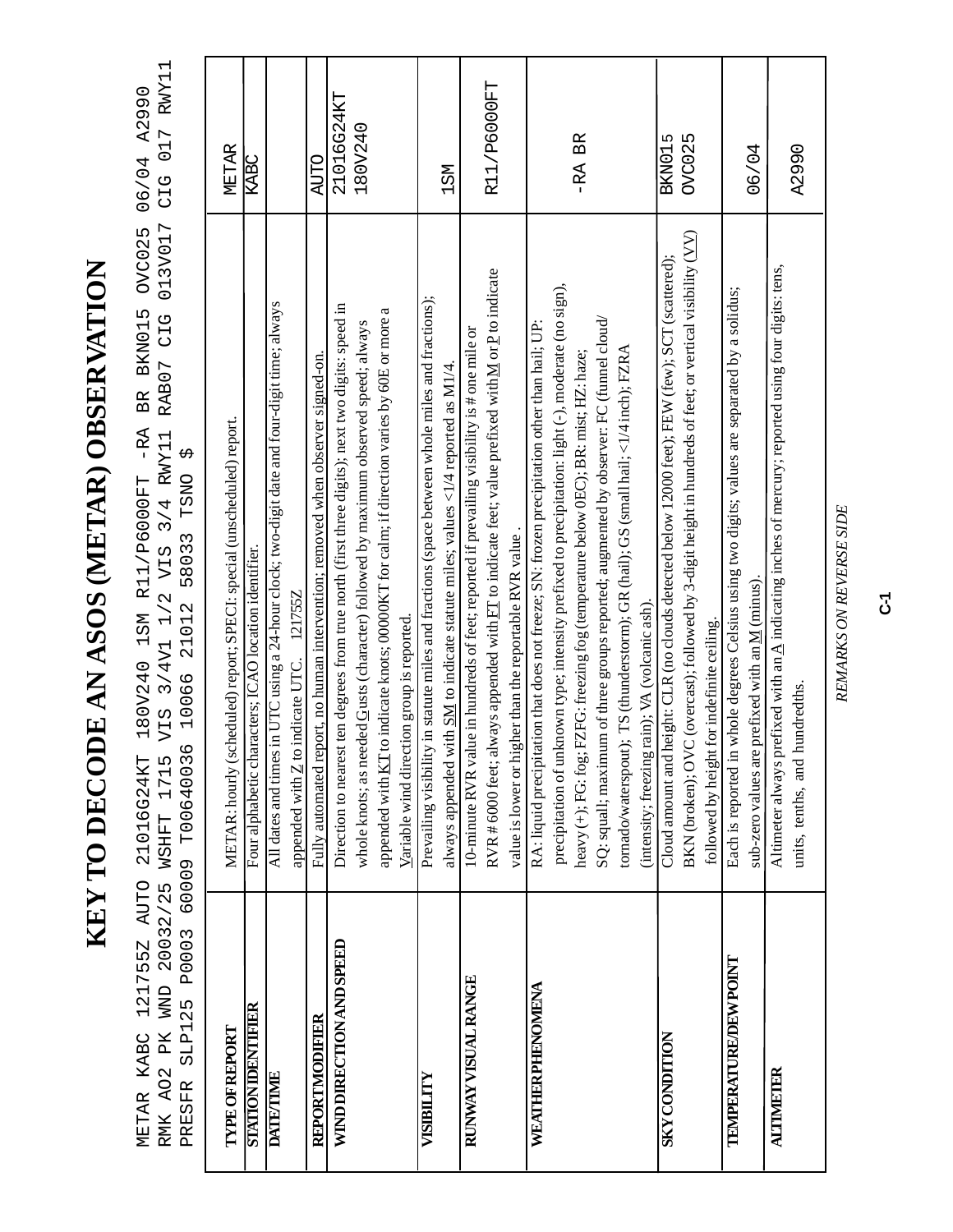| <b>RMK</b><br>REMARKS IDENTIFIER:                                                                                                                                                                                              | <b>RMK</b>                 |
|--------------------------------------------------------------------------------------------------------------------------------------------------------------------------------------------------------------------------------|----------------------------|
| TORNADIC ACTIVITY: Augmented; report should include TORNADO, FUNNEL CLOUD, or WATERSPOUT, time begin/end, location, movement; e.g., TORNADO B25 N                                                                              |                            |
| discriminator.<br>TYPE OF AUTOMATED STATION: AO2; automated station with precipitation<br>MOV E                                                                                                                                | AO <sub>2</sub>            |
|                                                                                                                                                                                                                                |                            |
| PEAK WIND: PK WND dddff(f)/(hh)nnm; direction in tens of degrees, speed in whole knots, and time.                                                                                                                              | PK WND                     |
|                                                                                                                                                                                                                                | 20032/25                   |
| WIND SHIFT: WSHFT (hh)mm                                                                                                                                                                                                       | 1715<br><b>MSHFT</b>       |
| TOWER OR SURFACE VISIBILITY: TWR VIS vvvvv: visibility reported by tower personnel, e.g., TWR VIS 2; SFC VIS vvvvv: visibility reported by ASOS, e.g., SFC VIS 2                                                               |                            |
| prevailing visibility is < 3 miles and variable.<br>VARIABLE PREVAILING VISIBILITY: VIS v v v v v V v v v v v ; reported if                                                                                                    | 1/2<br>3/4V1<br>VIS        |
| VISIBILITY AT SECOND LOCATION: VIS vvvvv [LOC]; reported if different than the reported prevailing visibility in body of report.                                                                                               | $3/4$ RWY11<br>VIS         |
| LIGHTNING: [FREQ] LTG [LOC]; when detected the frequency and location is reported, e.g., FRQ LTG NE                                                                                                                            |                            |
| BEGINNING AND ENDING OF PRECIPITATION AND THUNDERSTORMS: w'w'B(th)mmE(th)mm; TSB(th)mmE(th)mm                                                                                                                                  | RAB07                      |
| VIRGA: Augmented; precipitation not reaching the ground, e.g., VIRGA.                                                                                                                                                          |                            |
| VARIABLE CEILING HEIGHT: CIGhhh Vhhh; reported if ceiling in body of report is <3000 feet and variable.                                                                                                                        | 013V017<br>C <sub>TC</sub> |
| CEILING HEIGHT AT SECOND LOCATION. CIG hhh [LOC]; Ceiling height reported if secondary ceilometer site is different than the ceiling height in the body of the report.                                                         | 017RWY11<br>CIG            |
| PRESSURE RISING OR FALLING RAPIDLY: PRESRR or PRESFR; pressure rising or falling rapidly at time of observation.                                                                                                               | PRESFR                     |
| SEA-LEVEL PRESSURE: SLPppp; tens, units, and tenths of SLP in hPa.                                                                                                                                                             | SLP125                     |
| a trace is P0000.<br><b>HOURLY PRECIPITATION AMOUNT:</b> Prrrr; in .01 inches since last METAR;                                                                                                                                | <b>P0003</b>               |
| in .01 inches for past 6 hours reported in 00, 06, 12, and 18 UTC observations and for past<br>3- AND 6-HOUR PRECIPITATION AMOUNT: 6RRRR; precipitation amount                                                                 |                            |
| 3 hours in 03, 09, 15, and 21 UTC observations; a trace is 60000.                                                                                                                                                              | 60009                      |
| <b>24-HOUR PRECIPITATION AMOUNT</b> : 7R R R R Terecipitation amount in .01 inches for past 24 hours reported in 12 UTC observation,                                                                                           |                            |
| e.g., 70015.                                                                                                                                                                                                                   |                            |
| degree Celsius; s : 1 if temperature below OEC and 0 if temperature OEC or higher.<br>HOURLY TEMPERATURE AND DEW POINT: Ts TTT s T'T' T'; tenth of                                                                             | T00640036                  |
| 6-HOUR MAXIMUM TEMPERATURE: 1s T T , tenth of degree Celsius; 00, 06, 12, 18 UTC; s : 1 if temperature below 0EC and 0 if temperature 0EC or higher.                                                                           | 10066                      |
| $\mathbf{C}$<br>6-HOUR MINIMUM TEMPERATURE: 2s T T T; tenth of degree Celsius; 00, 06, 12, 18 UTC; s : 1 if temperature below 0EC and 0 if temperature 0EC or higher.                                                          | 1012                       |
| ; tenth of degree Celsius; reported at midnight local standard<br>006.<br>24-HOUR MAXIMUM AND MINIMUM TEMPERATURE: 4s T T T s T T T<br>time; 1 if temperature below OEC and 0 if temperature OEC or higher, e.g., $400461$     |                            |
| <b>PRESSURE TENDENCY</b> : Sappy; the character (a) and change in pressure (ppp; tenths of hPa) the past 3 hours.                                                                                                              | 58033                      |
| SENSOR STATUS INDICATORS: RVRNO: RVR missing; PWINO: precipitation identifier information not available; PNO: precipitation amount not available;                                                                              |                            |
| FZRANO: freezing rain information not available; TSNO: thunderstorm information not available; VISNO [LOC]; visibility at secondary location not available, e.g.,                                                              |                            |
| VISNO RWY06; CHINO [LOC]: (cloud-height-indicator) sky condition at secondary location not available, e.g., CHINO RWY06.                                                                                                       | TSNO                       |
| MAINTENANCE CHECK INDICATOR: Maintenance needed on the system.                                                                                                                                                                 |                            |
| If an element or phenomena does not occur, is missing, or cannot be observed, the corresponding group and space are omitted (body and/or remarks) from that particular report, except for Sea-Level Pressure (SLPpp). SLPNO sh |                            |

U.S. DEPARTMENT OF COMMERCE - NATIONAL OCEANIC AND ATMOSPHERIC ADMINISTRATION - National Weather Service - Observing Systems Branch, 1325 East-West Highway, Silver Spring, Maryland 20910 METAR\TA2\3-18-97 U.S. DEPARTMERCE - NATIONAL OCEANIC AND ATMOSPHERIC ADMINISTRATION - National Weather Service - Observing Systems Branch, 1325 East-West Highway, Silver Spring, Maryland 20910 METAR\17A2\3-18-97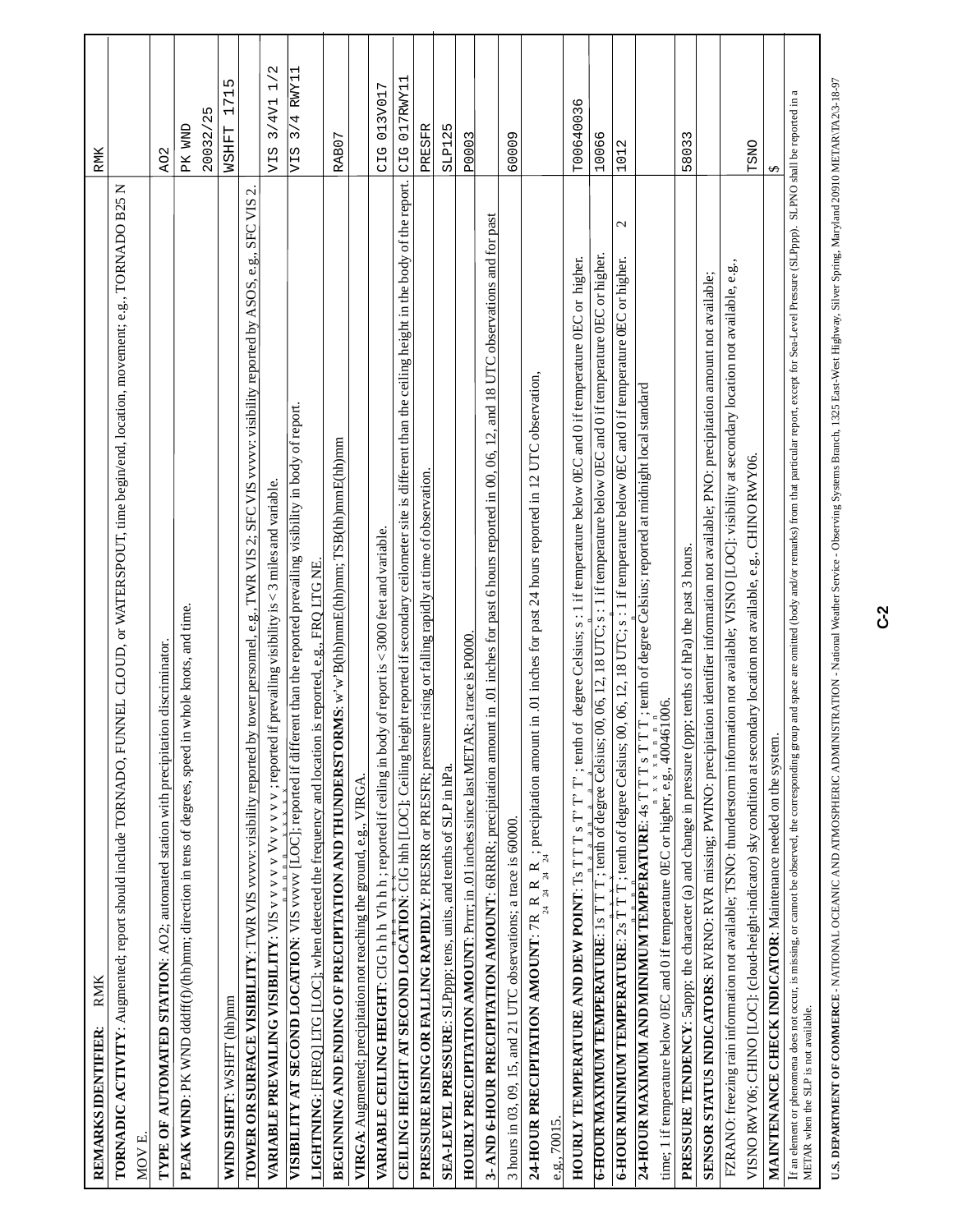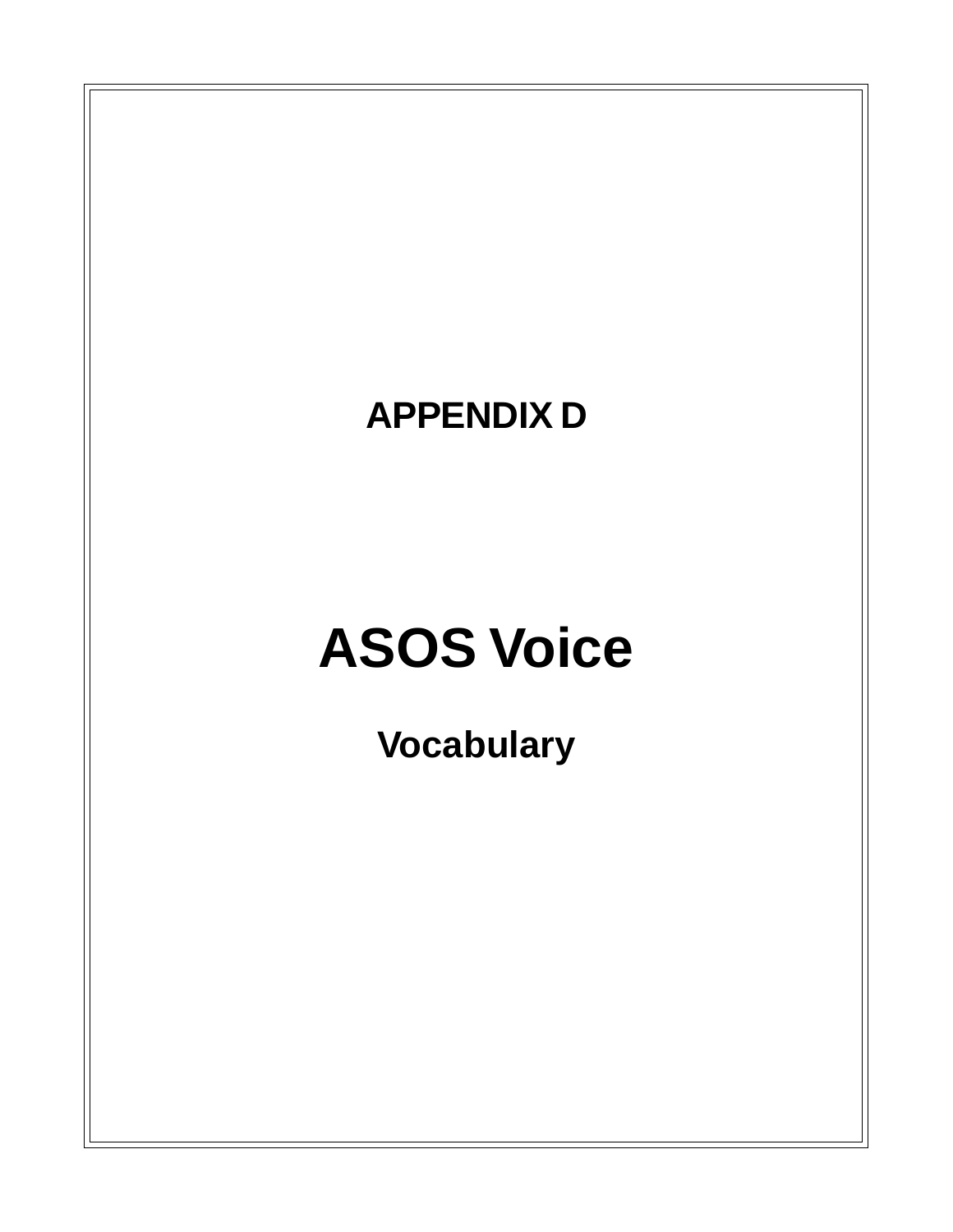# **ASOS VOICE VOCABULARY**

(Revised 8/18/97)

### **a**

airport all quadrants altimeter and at automated weather observation automated weather observing system

# **b**

between blowing snow blowing snow in vicinity blowing dust blowing dust in vicinity blowing sand blowing sand in vicinity broken

# **C**

calm ceiling celsius center center field clear

# **d**

density altitude dew point distant drizzle dust storm dust storm in vicinity

### **e**

east eight estimated

### **f**

feet few five fog fog in vicinity four freezing drizzle freezing fog freezing rain funnel cloud

# **h**

hail haze heavy drizzle heavy dust storm heavy freezing drizzle heavy freezing rain heavy ice pellets heavy rain heavy sand storm heavy snow hundred

### **i**

ice pellets information not available

# **j, k, l**

left less than lightning light drizzle light freezing drizzle light freezing rain light ice pellets light rain light snow

### **m**

minus missing mist

### **n**

niner north northeast northwest

## **o**

one one eighth one half one and one half one and one quarter one and three quarters one quarter one sixteenth overcast

## **p**

patches of fog peak gusts peak gusts in squalls present weather

### **q, r**

rain remarks right runway

### **s**

sand sand storm sand storm in vicinity scattered seven

shallow fog six sky condition smoke snow south southeast southwest special squalls surface visibility

## **t**

temperature temporarily inoperative test thousand three three and one half three quarters through thunderstorm tornado tower visibility two two and one half

### **u, v**

variable vertical visibility vicinity visibility volcanic ash

### **w**

waterspout west wide spread dust wind

**x, y, z** zero zulu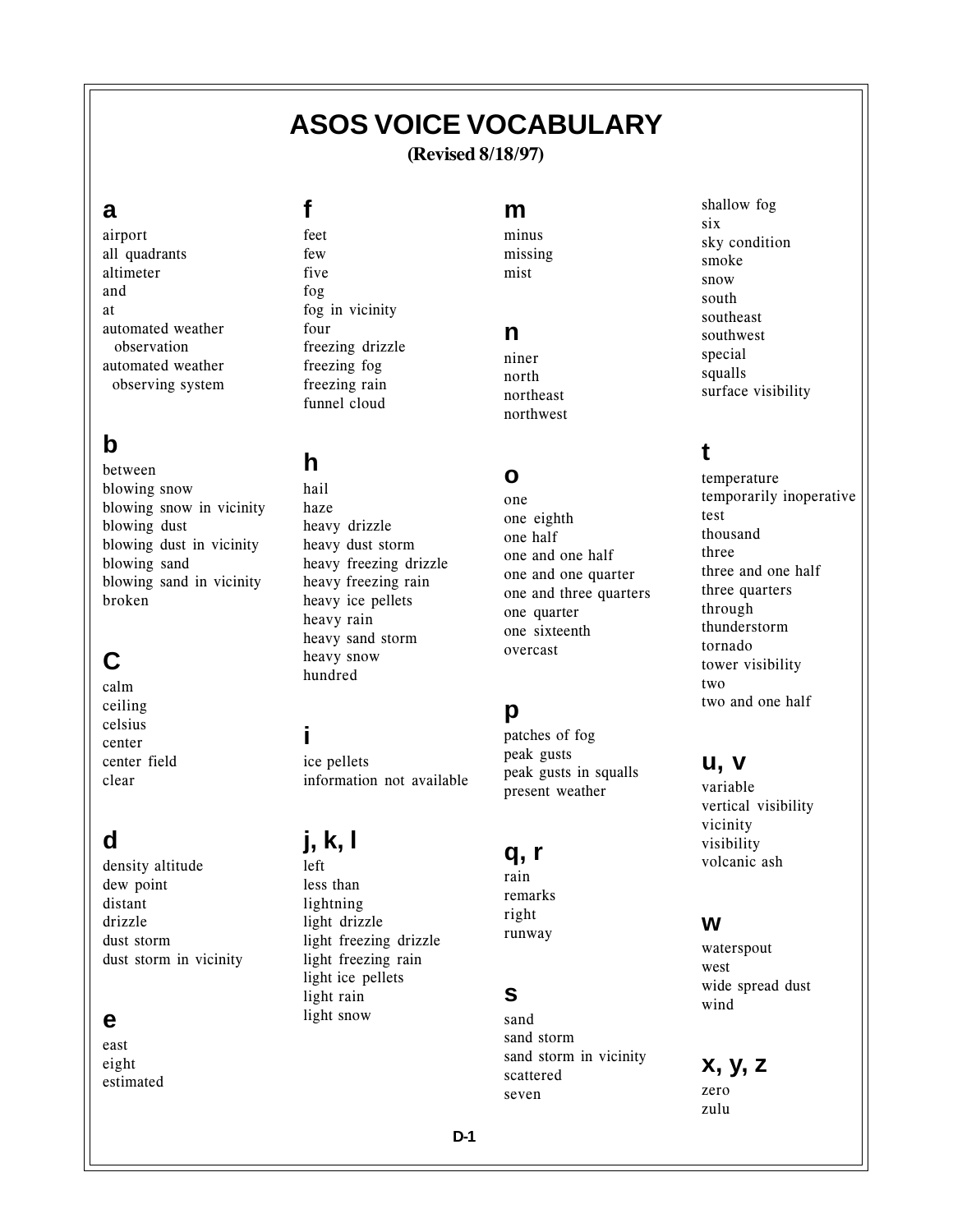